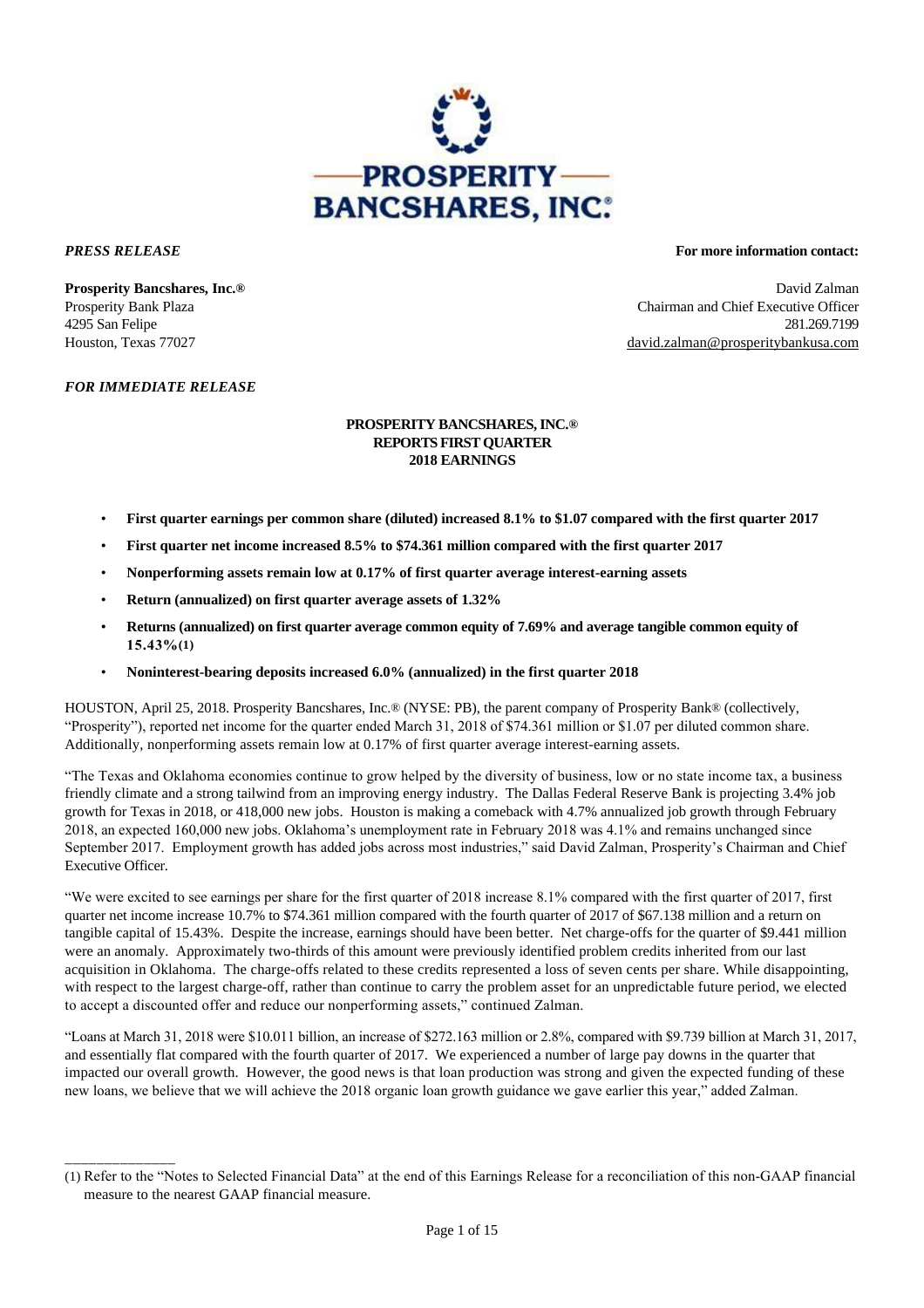"We remain excited about 2018. Although we have had large loan pay downs due to our customers selling their projects, converting completed projects to long term financing or using cash reserves to pay down debt because of more economic certainty, we believe that this increased certainty should result in businesses and individuals taking calculated risks and needing loan funding to do so," stated Zalman.

"I would like to thank all of our customers, associates, directors and shareholders for helping make such a successful Bank. Prosperity Bank was rated by Forbes as one of the Best Banks In America again for 2018. Prosperity is the only Texas-based bank in the Top 10, and we have been in the Top 10 and the highest rated Texas-based bank for five consecutive years," concluded Zalman.

### **Results of Operations for the Three Months Ended March 31, 2018**

Net income was \$74.361 million(2) for the three months ended March 31, 2018 compared with \$68.565 million(3) for the same period in 2017, an increase of \$5.796 million or 8.5%. Net income per diluted common share was \$1.07 for the three months ended March 31, 2018 compared with \$0.99 for the same period in 2017, an increase of 8.1%. Net income and earnings per diluted common share for the three months ended March 31, 2018 reflect the reduction in corporate tax rate from 35% to 21% as a result of the Tax Cuts and Jobs Act of 2017. Additionally, net income and earnings per diluted common share were impacted by higher than normal net charge-offs of \$9.441 million. Annualized returns on average assets, average common equity and average tangible common equity for the three months ended March 31, 2018 were 1.32%, 7.69% and 15.43%(1), respectively. Prosperity's efficiency ratio (excluding credit loss provisions and taxes) was 44.19%(1) for the three months ended March 31, 2018.

Net interest income before provision for credit losses for the three months ended March 31, 2018 was \$153.223 million compared with \$152.435 million during the same period in 2017, an increase of \$788 thousand or 0.5%. This change was primarily due to an increase in income on loans, partially offset by an increase in the average rate on interest bearing deposits and a decrease in loan discount accretion. Linked quarter net interest income before provision for credit losses decreased \$2.827 million or 1.8% to \$153.223 million compared with \$156.050 million during the three months ended December 31, 2017. This decrease was primarily due to an increase in the average rate on interest bearing deposits and a decrease in loan discount accretion.

The net interest margin on a tax equivalent basis was 3.16% for the three months ended March 31, 2018 compared with 3.20% for the same period in 2017 and for the three months ended December 31, 2017. The change during both periods was primarily due to a decrease in loan discount accretion.

Noninterest income was \$27.938 million for the three months ended March 31, 2018 compared with \$30.824 million for the same period in 2017, a decrease of \$2.886 million or 9.4%. This change was primarily due to the net gain on sale of assets during the first quarter of 2017. On a linked quarter basis, noninterest income decreased \$1.282 million or 4.4% primarily due to decreases in NSF fees and credit/debit card income.

Noninterest expense was \$80.054 million for the three months ended March 31, 2018 compared with \$78.062 million for the same period in 2017, an increase of \$1.992 million or 2.6%. This change was primarily due to an increase in salaries and benefits. On a linked quarter basis, noninterest expense decreased \$1.034 million or 1.3% compared with the three months ended December 31, 2017. This change primarily resulted from a write-down of other real estate of \$3.380 million during the fourth quarter of 2017, partially offset by an increase in salaries and benefits.

# **Balance Sheet Information**

\_\_\_\_\_\_\_\_\_\_\_\_\_\_\_\_\_\_\_\_\_\_\_\_

At March 31, 2018, Prosperity had \$22.472 billion in total assets compared with \$22.477 billion at March 31, 2017.

Loans at March 31, 2018 were \$10.011 billion, an increase of \$272.163 million or 2.8%, compared with \$9.739 billion at March 31, 2017. Linked quarter loans decreased \$9.357 million or 0.1% from \$10.021 billion at December 31, 2017.

As part of its commercial and industrial lending activities, Prosperity extends credit to oil and gas production and service companies. Oil and gas production loans are loans to companies directly involved in the exploration and/or production of oil and gas. Oil and gas service loans are loans to companies that provide services for oil and gas production and exploration. At March 31, 2018, oil and gas loans totaled \$375.405 million or 3.7% of total loans, of which \$168.883 million were to production companies and \$206.522 million were to service companies. This compares with total oil and gas loans of \$267.445 million or 2.8% of total loans at March 31, 2017, of which \$108.267 million were to production companies and \$159.178 million were to service companies. At December 31, 2017, oil and gas loans totaled \$300.546 million or 3.0% of total loans, of which \$112.246 million were production loans and \$188.300 million were service loans.

<sup>(2)</sup> Includes purchase accounting adjustments of \$1.536 million, net of tax, primarily comprised of loan discount accretion of \$2.326 million for the three months ended March 31, 2018.

<sup>(3)</sup> Includes purchase accounting adjustments of \$2.675 million, net of tax, primarily comprised of loan discount accretion of \$4.753 million for the three months ended March 31, 2017.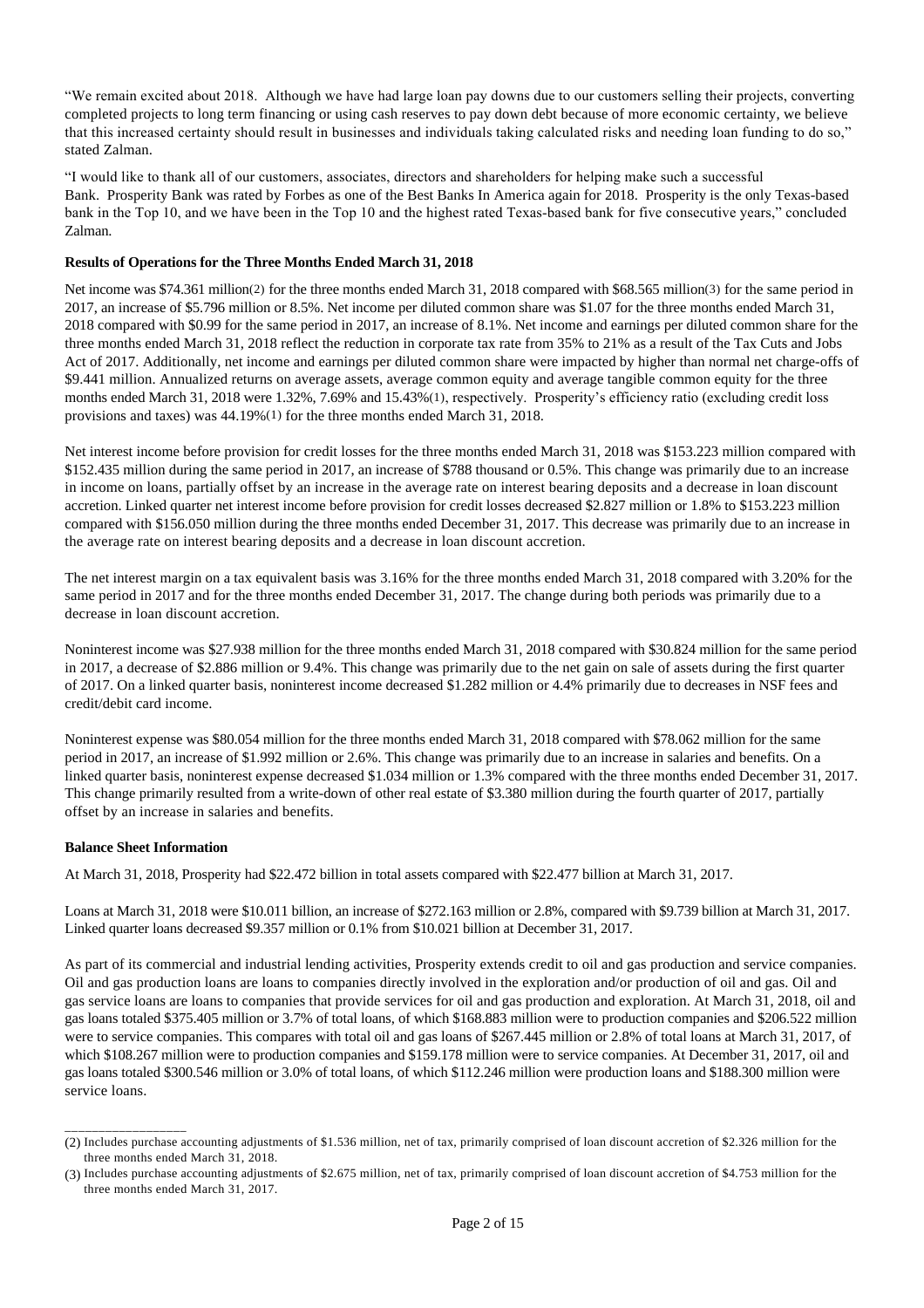Deposits at March 31, 2018 were \$17.333 billion, an increase of \$297.307 million or 1.7%, compared with \$17.036 billion at March 31, 2017. Linked quarter deposits decreased \$488.581 million or 2.7% from \$17.821 billion at December 31, 2017. This change was primarily due to seasonality.

# **Asset Quality**

Nonperforming assets totaled \$33.217 million or 0.17% of quarterly average interest-earning assets at March 31, 2018, compared with \$41.199 million or 0.21% of quarterly average interest-earning assets at March 31, 2017, and \$37.455 million or 0.19% of quarterly average interest-earning assets at December 31, 2017.

The allowance for credit losses was \$83.600 million or 0.84% of total loans at March 31, 2018, \$84.095 million or 0.86% of total loans at March 31, 2017 and \$84.041 million or 0.84% of total loans at December 31, 2017. Excluding loans acquired that are accounted for under FASB Accounting Standards Codification ("ASC") Topics 310-20 and 310-30, the allowance for credit losses was 0.90%(1) of remaining loans as of March 31, 2018, compared with 0.96%(1) at March 31, 2017 and 0.91%(1) at December 31, 2017.

The provision for credit losses was \$9.000 million for the three months ended March 31, 2018 compared with \$2.675 million for the three months ended March 31, 2017 and \$2.000 million for the three months ended December 31, 2017.

Net charge-offs were \$9.441 million for the three months ended March 31, 2018 compared with \$3.906 million for the three months ended March 31, 2017 and \$4.771 million for the three months ended December 31, 2017. Net charge-offs for the first quarter of 2018 were primarily comprised of three commercial and industrial loans, two of which were energy related.

# **Dividend**

Prosperity Bancshares, Inc. declared a second quarter cash dividend of \$0.36 per share to be paid on July 2, 2018 to all shareholders of record as of June 15, 2018.

# **Conference Call**

Prosperity's management team will host a conference call on Wednesday, April 25, 2018 at 11:00 a.m. Eastern Time (10:00 a.m. Central Time) to discuss Prosperity's first quarter 2018 earnings. Individuals and investment professionals may participate in the call by dialing 877-883-0383. The elite entry number is 3655171.

Alternatively, individuals may listen to the live webcast of the presentation by visiting Prosperity's website at www.prosperitybankusa.com. The webcast may be accessed from Prosperity's home page by selecting "Presentations & Calls" from the drop-down menu on the Investor Relations tab and following the instructions.

# **Non-GAAP Financial Measures**

Prosperity's management uses certain non-GAAP financial measures to evaluate its performance. Specifically, Prosperity reviews tangible book value per share, return on average tangible common equity, tangible equity to tangible assets ratio and the efficiency ratio, excluding net gains and losses on the sale of assets and securities. Further, as a result of acquisitions and the related purchase accounting adjustments, Prosperity uses certain non-GAAP financial measures and ratios that exclude the impact of these items to evaluate its allowance for credit losses to total loans (excluding acquired loans accounted for under ASC Topics 310-20, "*Receivables-Nonrefundable Fees and Other Costs*" and 310-30, "*Receivables-Loans and Debt Securities Acquired with Deteriorated Credit Quality*"). Prosperity believes these non-GAAP financial measures provide information useful to investors in understanding Prosperity's financial results and that their presentation, together with the accompanying reconciliations, provides a more complete understanding of factors and trends affecting Prosperity's business and allows investors to view performance in a manner similar to management, the entire financial services sector, bank stock analysts and bank regulators. Further, Prosperity believes that these non-GAAP financial measures provide useful information by excluding certain items that may not be indicative of its core operating earnings and business outlook. These non-GAAP financial measures should not be considered a substitute for, nor of greater importance than, GAAP basis measures and results; Prosperity strongly encourages investors to review its consolidated financial statements in their entirety and not to rely on any single financial measure. Because non-GAAP financial measures are not standardized, it may not be possible to compare these financial measures with other companies' non-GAAP financial measures having the same or similar names. Please refer to the "Notes to Selected Financial Data" at the end of this Earnings Release for a reconciliation of these non-GAAP financial measures to the nearest respective GAAP financial measures.

# **Prosperity Bancshares, Inc. ®**

As of March 31, 2018, Prosperity Bancshares, Inc. ® is a \$22.472 billion Houston, Texas based regional financial holding company, formed in 1983. Operating under a community banking philosophy and seeking to develop broad customer relationships based on service and convenience, Prosperity offers a variety of traditional loan and deposit products to its customers, which consist primarily of small and medium sized businesses and consumers. In addition to established banking products, Prosperity offers a complete line of services including: Internet Banking services at www.prosperitybankusa.com, Retail Brokerage Services, Credit Cards, MasterMoney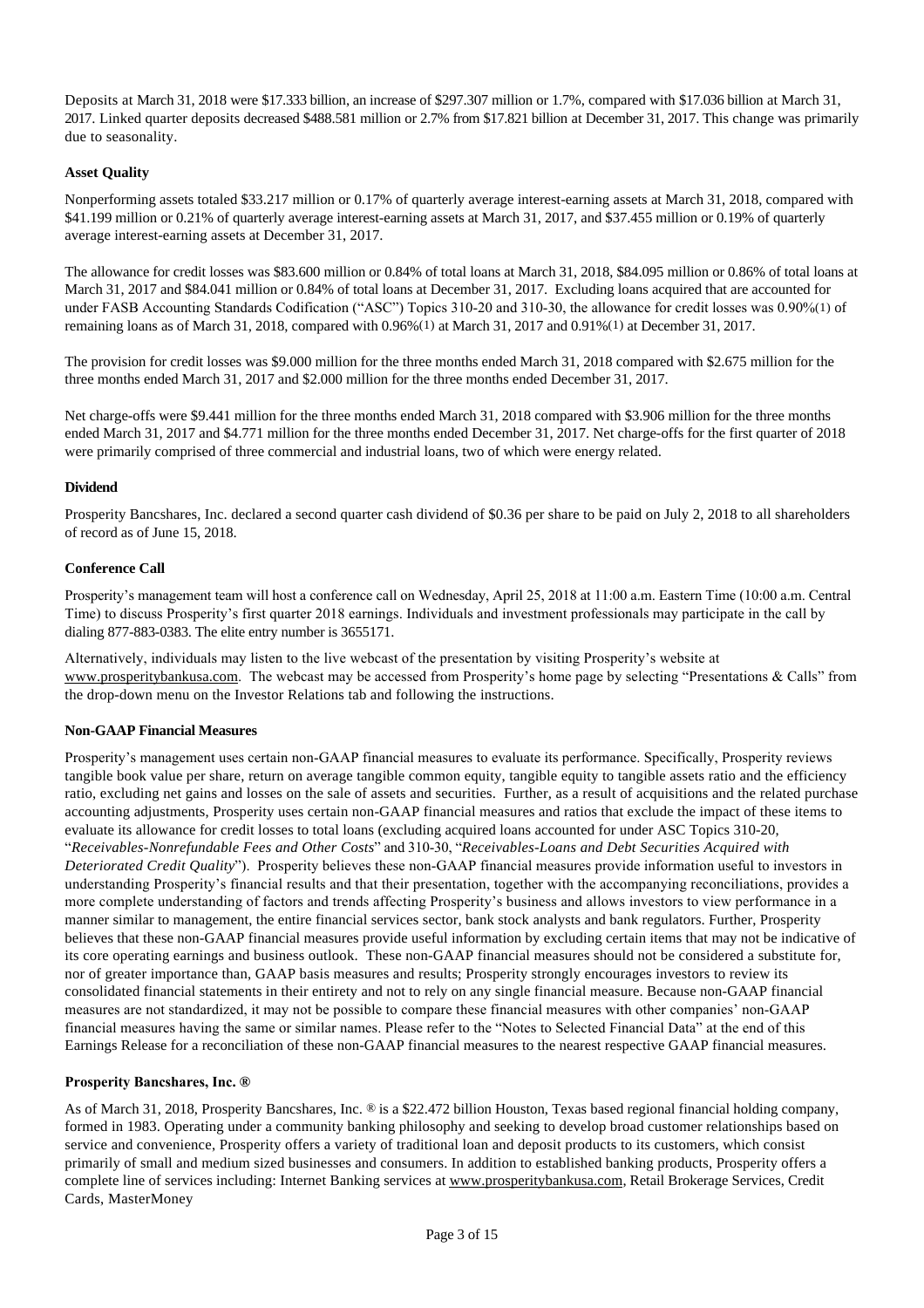Debit Cards, 24 hour voice response banking, Trust and Wealth Management, Mortgage Services, Cash Management and Mobile Banking.

As of March 31, 2018, Prosperity operated 242 full-service banking locations: 65 in the Houston area, including The Woodlands; 29 in the South Texas area including Corpus Christi and Victoria; 33 in the Dallas/Fort Worth area; 22 in the East Texas area; 29 in the Central Texas area including Austin and San Antonio; 34 in the West Texas area including Lubbock, Midland-Odessa and Abilene; 16 in the Bryan/College Station area, 6 in the Central Oklahoma area and 8 in the Tulsa, Oklahoma area.

"**Safe Harbor" Statement under the Private Securities Litigation Reform Act of 1995: This release contains, and the remarks by Prosperity's management on the conference call may contain, forward-looking statements within the meaning of the securities laws. Forward-looking statements include all statements other than statements of historical fact, including forecasts or trends, and are based on current expectations, assumptions, estimates and projections about Prosperity Bancshares and its subsidiaries. These forward-looking statements are not guarantees of future performance and are subject to risks and uncertainties, many of which are outside of Prosperity's control, which may cause actual results to differ materially from those expressed or implied by the forward-looking statements. These risks and uncertainties include but are not limited to whether Prosperity can: successfully identify acquisition targets and integrate the businesses of acquired companies and banks; continue to sustain its current internal growth rate or total growth rate; provide products and services that appeal to its customers; continue to have access to debt and equity capital markets; and achieve its sales objectives. Other risks include, but are not limited to: the possibility that credit quality could deteriorate; actions of competitors; changes in laws and regulations (including changes in governmental interpretations of regulations and changes in accounting standards); a deterioration or downgrade in the credit quality and credit agency ratings of the securities in Prosperity's securities portfolio; customer and consumer demand, including customer and consumer response to marketing; effectiveness of spending, investments or programs; fluctuations in the cost and availability of supply chain resources; economic conditions, including currency rate, interest rate and commodity price fluctuations; and weather. These and various other factors are discussed in Prosperity Bancshares' Annual Report on Form 10-K for the year ended December 31, 2017 and other reports and statements Prosperity Bancshares has filed with the SEC. Copies of the SEC filings for Prosperity Bancshares may be downloaded from the Internet at no charge from http://www.prosperitybankusa.com.**

Page 4 of 15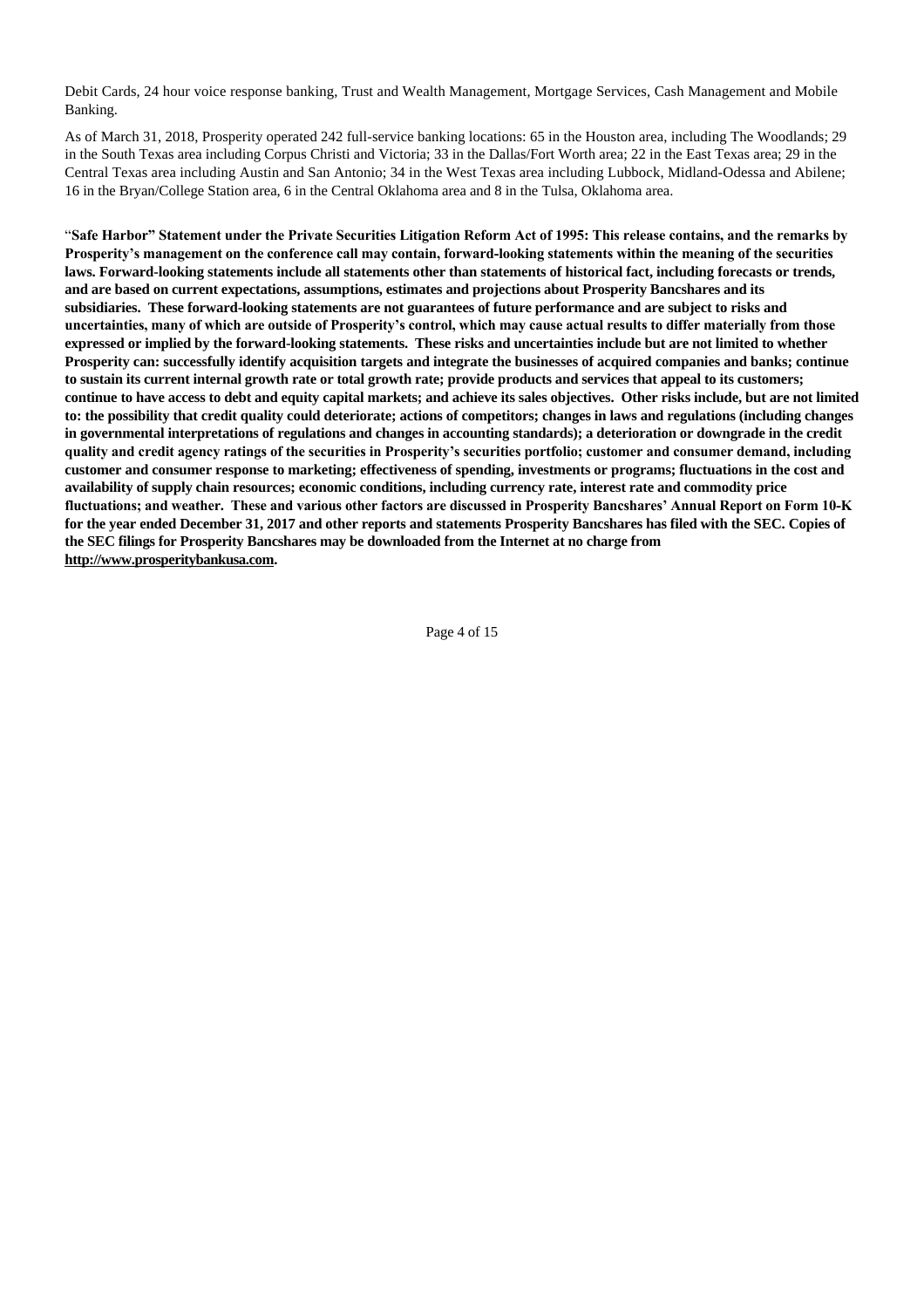**Bryan/College Station Area -** Keller **College Station Area -** Keller **College Station Area -** Keller **West University West University Prop** Bryan Roanoke Roanoke West University West University Noakum Bryan-29th Street Stockyards Woodcreek Yorktown Bryan-East Bryan-North **Other Dallas/Fort Worth Area Katy - West Texas Area -** Caldwell **Locations -** Cinco Ranch **Abilene -** College Station Arlington Katy-Spring Green Antilley Road Crescent Point **Azle** Azle **Barrow Street** New Waverly **Lubbock - Lubbock - Mesquite Mesquite Lubbock - Lubbock - Lubbock - Lubbock -**   $\blacksquare$ Rock Prairie **Muenster** Muenster **Other Houston Area** 4<sup>4</sup> Southwest Parkway **Sanger** Sanger **Locations -** 66<sup>th</sup> Street 66<sup>th</sup> Street 10 over Point 8<sup>2<sup>nd</sup> Street 10 over Point 8<sup>2nd</sup> Street</sup> Tower Point 6 192<sup>nd</sup> Street Waxahachie Angleton Angleton 82<sup>nd</sup> Street

### **Dallas/Fort Worth Area -** Fairfield Fairfield Victoria-Navarro 23<sup>rd</sup> Street

Abrams Centre **Fry Road** Fry Road I-240 Balch Springs Gessner **Other South Texas Area** Memorial Camp Wisdom Gladebrook **Locations -** Frisco Heights Aransas Pass **Locations -** Frisco-West Highway 6 West Beeville Edmond Kiest Little York Colony Creek Norman McKinney Medical Center Cuero McKinney-Stonebridge Memorial Drive Edna **Tulsa Area-**Midway **Northside Goliad Goliad Tulsa -** Coliad Tulsa - Coliad Tulsa - Coliad Tulsa - Coliad Tulsa - Coliad Tulsa -Plano Pasadena Gonzales Garnett Preston Forest Pecan Grove Hallettsville Harvard Preston Road Nemorial Pin Oak Pin Oak Kingsville Memorial Memorial Red Oak River Oaks Mathis Sheridan Sachse Sugar Land Sugar Land Padre Island S. Harvard The Colony **SW Medical Center** Palacios Palacios Utica Tower Turtle Creek Tanglewood Port Lavaca Port Lavaca Yale

Haltom City

**Austin - Athens Athens Australian East Bernard Community Community Community Community Community Community Community Community Community Community Community Community Community Community Community Community Community Comm** Allandale Blooming Grove El Campo Texas Tech Student Union Cedar Park Canton Canton Canton Dayton Dayton Congress Carthage Galveston **Midland -** Lakeway Corsicana Groves Wadley Liberty Hill **Example 20** Crockett **Hempstead** Hempstead Wall Street Northland Eustace Hitchcock Oak Hill Gilmer Liberty **Odessa -** Research Blvd Grapeland Magnolia Grandview Westlake Gun Barrel City **Magnolia Parkway Grant** Grant Jacksonville Mont Belvieu Kermit Highway **Other Central Texas Area 6 12 Kerens 1988 1999 12 Kerens 1999 12 Nederland Parkway Parkway Locations -** Longview **Longview** Needville<br> **Robert Robert Advantagement Robert Robert Robert Robert Robert Robert Robert Robert Robert Robert Robert Robert Robert Robert Robert Robert Robert Robert Robert Robert Robert R** Bastrop Mount Vernon Rosenberg **Other West Texas Area** Canyon Lake **Locations -** Palestine Palestine Shadow Creek **Locations -**Dime Box Rusk Spring Big Spring Dripping Springs Seven Points Tomball Brownfield Elgin Teague Waller Brownwood Flatonia Tyler-Beckham West Columbia Cisco Georgetown Tyler-South Broadway Wharton Comanche Gruene Tyler-University Winnie Early Kingsland Winnsboro Wirt Floydada

Pleasanton Aldine Calallen Merkel Round Rock **Alief** Alief Carmel Carmel **Plainview** San Antonio Bellaire Northwest San Angelo Schulenburg Slaton Beltway Saratoga Saratoga Saratoga Slaton Slaton Slaton Slaton Slaton Slaton Slaton Slaton S Seguin Clear Lake Timbergate Snyder Smithville Copperfield Water Street Thorndale Cypress **Oklahoma** Weimar Downtown **Victoria - Central Oklahoma Area-**Eastex Victoria Main **Oklahoma City -** Westmoreland **The Plaza Portland Portland Portland Fort Worth -** Community Community Community Community Community Community Community Community Community Community Community Community Community Community Community Community Community Community Community Community Communi

Hearne Ennis **The Woodlands -** Cypress Street Huntsville Gainesville The Woodlands-College Park Judge Ely Madisonville Glen Rose The Woodlands-I-45 Mockingbird Navasota Granbury The Woodlands-Research Forest

Wellborn Road and So<sup>th</sup> Street Weatherford Bay City Bay City 86<sup>th</sup> Street Beaumont 98<sup>th</sup> Street **Central Texas Area - East Texas Area -** Cleveland Avenue Q La Grange Gorman Lexington **Houston Area - South Texas Area -** Levelland New Braunfels **Houston - Corpus Christi -** Littlefield

**Dallas -** First Colony **First Colony Property According Property** Victoria-North **Expressway** 

 $4^{\text{th}}$  Street<br>66<sup>th</sup> Street

Grand Parkway **Central Oklahoma Area** Alice **Other Central Oklahoma Area** 

Uptown Rockport **Other Tulsa Area Locations -**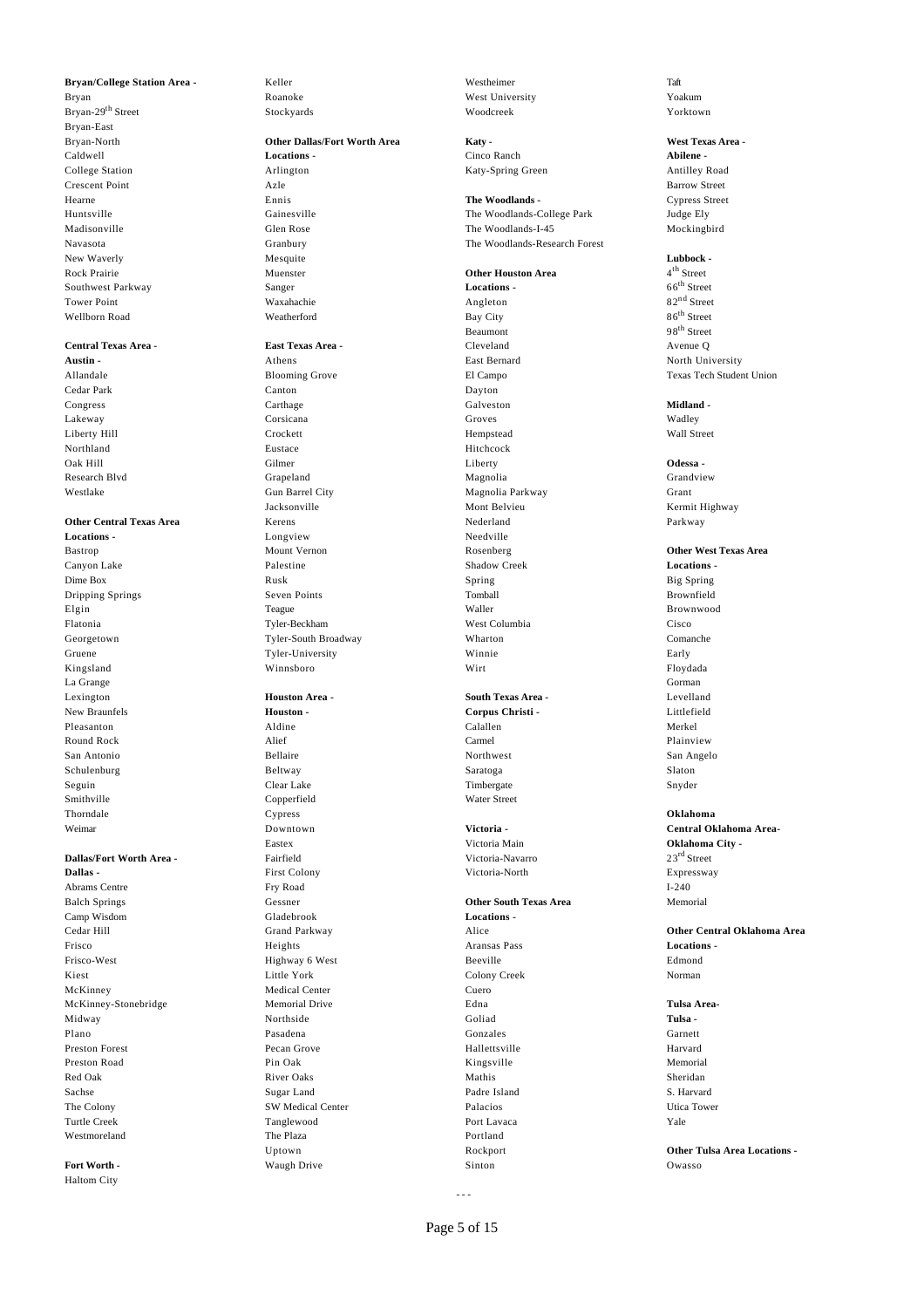|                                             | Mar 31, 2018     | Dec 31, 2017     | Sep 30, 2017     | Jun 30, 2017    | Mar 31, 2017     |
|---------------------------------------------|------------------|------------------|------------------|-----------------|------------------|
| <b>Balance Sheet Data (at period end)</b>   |                  |                  |                  |                 |                  |
| Loans                                       | \$<br>10,011,416 | \$<br>10,020,773 | \$<br>9,911,202  | \$<br>9,864,019 | \$<br>9,739,253  |
| Investment securities (A)                   | 9,710,254        | 9,672,116        | 9,410,522        | 9,582,195       | 9,854,120        |
| Federal funds sold                          | 469              | 697              | 1,007            | 757             | 945              |
| Allowance for credit losses                 | (83,600)         | (84,041)         | (86, 812)        | (83,783)        | (84,095)         |
| Cash and due from banks                     | 243,514          | 391,616          | 302,469          | 321,958         | 324,797          |
| Goodwill                                    | 1,900,845        | 1,900,845        | 1,900,845        | 1,900,845       | 1,900,845        |
| Core deposit intangibles, net               | 37,274           | 38,842           | 40,464           | 42,150          | 43,869           |
| Other real estate owned                     | 10,538           | 11,152           | 14,512           | 15,472          | 15,698           |
| Fixed assets, net                           | 257,057          | 257,065          | 256,011          | 256,511         | 257,558          |
| Other assets                                | 384,547          | 378,227          | 393,043          | 396,419         | 424,429          |
| Total assets                                | 22,472,314       | 22,587,292       | 22,143,263<br>S. | 22,296,543<br>S | 22,477,419<br>S. |
|                                             |                  |                  |                  |                 |                  |
| Noninterest-bearing deposits                | \$<br>5,707,994  | \$<br>5,623,322  | \$<br>5,465,474  | \$<br>5,397,293 | \$<br>5,299,264  |
| Interest-bearing deposits                   | 11,624,885       | 12,198,138       | 11,442,002       | 11,673,237      | 11,736,308       |
| Total deposits                              | 17,332,879       | 17,821,460       | 16,907,476       | 17,070,530      | 17,035,572       |
| Other borrowings                            | 820,079          | 505,223          | 960,365          | 1,035,506       | 1,270,644        |
| Securities sold under repurchase agreements | 339,576          | 324,154          | 334,621          | 346,324         | 335,875          |
| Other liabilities                           | 103,635          | 112,301          | 159,443          | 107,995         | 146,246          |
| <b>Total liabilities</b>                    | 18,596,169       | 18,763,138       | 18,361,905       | 18,560,355      | 18,788,337       |
| Shareholders' equity(B)                     | 3,876,145        | 3,824,154        | 3,781,358        | 3,736,188       | 3,689,082        |
| Total liabilities and equity                | 22,472,314       | 22,587,292       | 22, 143, 263     | 22,296,543      | 22,477,419       |

**(A) Includes \$57, (\$143), \$1,635, \$2,871 and \$2,200 in unrealized gains (losses) on available for sale securities for the quarterly periods ended March 31, 2018, December 31, 2017, September 30, 2017, June 30, 2017 and March 31, 2017, respectively.**

**(B) Includes \$45, (\$113), \$1,063, \$1,866 and \$1,430 in after-tax unrealized gains (losses) on available for sale securities for the quarterly periods ended March 31, 2018, December 31, 2017, September 30, 2017, June 30, 2017 and March 31, 2017, respectively.**

Page 6 of 15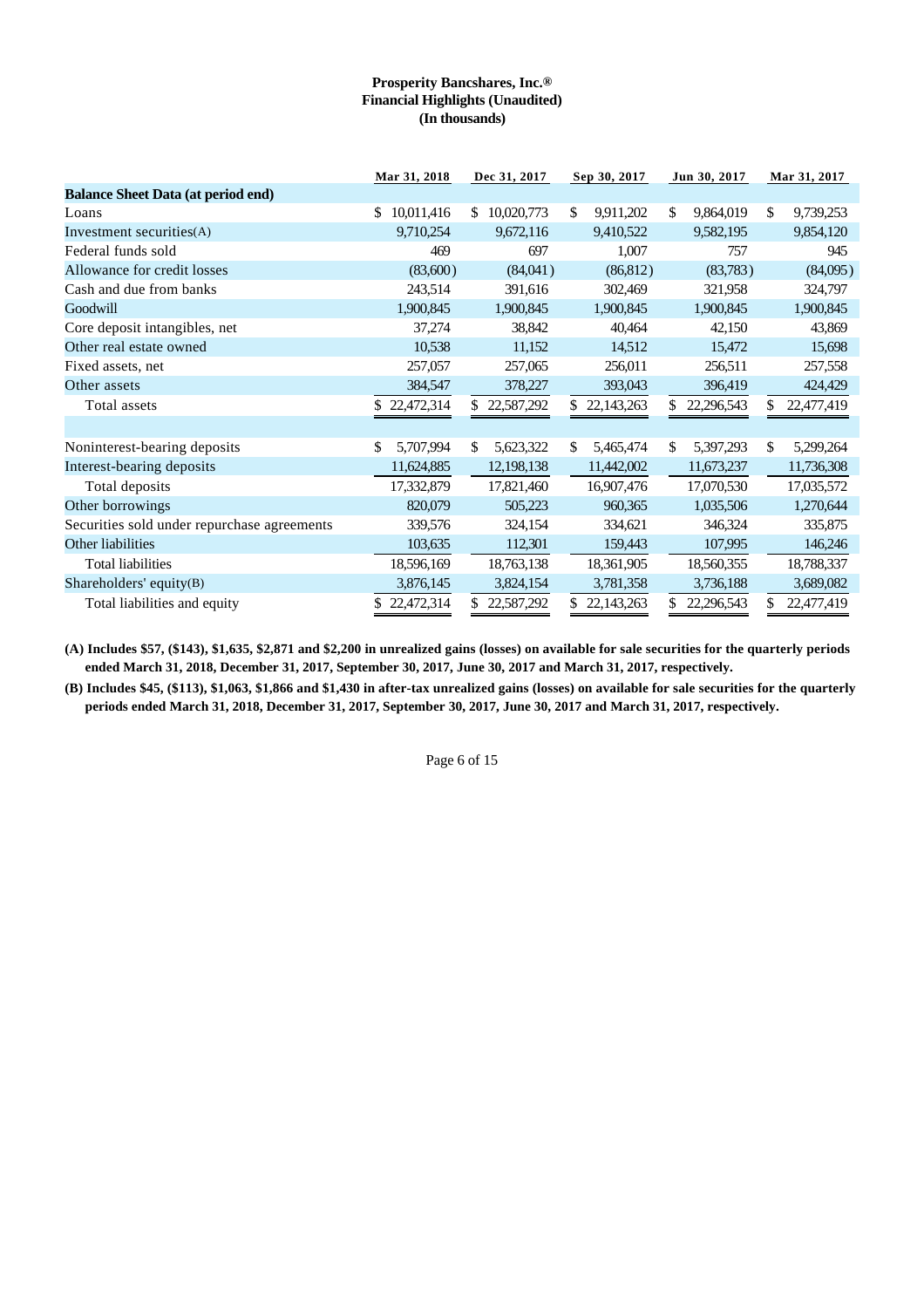|                                                            |               |                           |              | <b>Three Months Ended</b> | Jun 30, 2017<br>114,975<br>52,912<br>160<br>168,047<br>11,441<br>4,040<br>335<br>15,816<br>152,231<br>2,750<br>149,481<br>7,805<br>6,186<br>5,405<br>2,271<br>1,107<br>427<br>1,364<br>(3,783)<br>3,270<br>3,728<br>27,780<br>47,343<br>5,460<br>4,216<br>3,548<br>1,719<br>3,051<br>2,664<br>128<br>(71)<br>8,384<br>76,442 |               |              |  |
|------------------------------------------------------------|---------------|---------------------------|--------------|---------------------------|------------------------------------------------------------------------------------------------------------------------------------------------------------------------------------------------------------------------------------------------------------------------------------------------------------------------------|---------------|--------------|--|
|                                                            | Mar 31, 2018  |                           | Dec 31, 2017 | Sep 30, 2017              |                                                                                                                                                                                                                                                                                                                              |               | Mar 31, 2017 |  |
| <b>Income Statement Data</b>                               |               |                           |              |                           |                                                                                                                                                                                                                                                                                                                              |               |              |  |
| Interest income:                                           |               |                           |              |                           |                                                                                                                                                                                                                                                                                                                              |               |              |  |
| Loans                                                      | \$<br>116,246 | \$                        | 120,086      | \$<br>121,567             | \$                                                                                                                                                                                                                                                                                                                           | \$            | 111,710      |  |
| Securities(C)                                              | 54,457        |                           | 51,510       | 50,610                    |                                                                                                                                                                                                                                                                                                                              |               | 53,157       |  |
| Federal funds sold and other earning assets                | 315           |                           | 243          | 242                       |                                                                                                                                                                                                                                                                                                                              |               | 183          |  |
| Total interest income                                      | 171,018       |                           | 171,839      | 172,419                   |                                                                                                                                                                                                                                                                                                                              |               | 165,050      |  |
| Interest expense:                                          |               |                           |              |                           |                                                                                                                                                                                                                                                                                                                              |               |              |  |
| Deposits                                                   | 14,472        |                           | 12,587       | 12,376                    |                                                                                                                                                                                                                                                                                                                              |               | 9,908        |  |
| Other borrowings                                           | 2,973         |                           | 2,852        | 3,540                     |                                                                                                                                                                                                                                                                                                                              |               | 2,476        |  |
| Securities sold under repurchase agreements                | 350           |                           | 350          | 356                       |                                                                                                                                                                                                                                                                                                                              |               | 231          |  |
| Total interest expense                                     | 17,795        |                           | 15,789       | 16,272                    |                                                                                                                                                                                                                                                                                                                              |               | 12,615       |  |
| Net interest income                                        | 153,223       |                           | 156,050      | 156,147                   |                                                                                                                                                                                                                                                                                                                              |               | 152,435      |  |
| Provision for credit losses                                | 9,000         |                           | 2,000        | 6,900                     |                                                                                                                                                                                                                                                                                                                              |               | 2,675        |  |
| Net interest income after provision for credit losses      | 144,223       |                           | 154,050      | 149,247                   |                                                                                                                                                                                                                                                                                                                              |               | 149,760      |  |
| Noninterest income:                                        |               |                           |              |                           |                                                                                                                                                                                                                                                                                                                              |               |              |  |
| Nonsufficient funds (NSF) fees                             | 7,827         |                           | 8,110        | 8,350                     |                                                                                                                                                                                                                                                                                                                              |               | 8,089        |  |
| Credit card, debit card and ATM card income                | 5,961         |                           | 6,211        | 6,075                     |                                                                                                                                                                                                                                                                                                                              |               | 5,953        |  |
| Service charges on deposit accounts                        | 5,275         |                           | 5,250        | 5,251                     |                                                                                                                                                                                                                                                                                                                              |               | 5,421        |  |
| Trust income                                               | 2.728         |                           | 2,734        | 2,040                     |                                                                                                                                                                                                                                                                                                                              |               | 2,155        |  |
| Mortgage income                                            | 763           |                           | 826          | 854                       |                                                                                                                                                                                                                                                                                                                              |               | 1,266        |  |
| Brokerage income                                           | 625           |                           | 574          | 461                       |                                                                                                                                                                                                                                                                                                                              |               | 488          |  |
| Bank owned life insurance income                           | 1,311         |                           | 1,347        | 1,366                     |                                                                                                                                                                                                                                                                                                                              |               | 1,353        |  |
| Net gain (loss) on sale of assets                          |               |                           | 41           | 62                        |                                                                                                                                                                                                                                                                                                                              |               | 1,759        |  |
| Gain on sale of securities                                 |               |                           |              |                           |                                                                                                                                                                                                                                                                                                                              |               |              |  |
| Other noninterest income                                   | 3,448         |                           | 4,127        | 4,350                     |                                                                                                                                                                                                                                                                                                                              |               | 4,340        |  |
| Total noninterest income                                   | 27,938        |                           | 29,220       | 28,809                    |                                                                                                                                                                                                                                                                                                                              |               | 30,824       |  |
| Noninterest expense:                                       |               |                           |              |                           |                                                                                                                                                                                                                                                                                                                              |               |              |  |
| Salaries and benefits                                      | 50,399        |                           | 48,756       | 47,866                    |                                                                                                                                                                                                                                                                                                                              |               | 48,444       |  |
| Net occupancy and equipment                                | 5,609         |                           | 5,748        | 5,691                     |                                                                                                                                                                                                                                                                                                                              |               | 5,503        |  |
| Credit and debit card, data processing and software        |               |                           |              |                           |                                                                                                                                                                                                                                                                                                                              |               |              |  |
| amortization                                               | 4,448         |                           | 4,423        | 4,506                     |                                                                                                                                                                                                                                                                                                                              |               | 4,085        |  |
| Regulatory assessments and FDIC insurance                  | 3,575         |                           | 3,759        | 3,455                     |                                                                                                                                                                                                                                                                                                                              |               | 3,549        |  |
| Core deposit intangibles amortization                      | 1,568         |                           | 1,622        | 1,686                     |                                                                                                                                                                                                                                                                                                                              |               | 1,915        |  |
| Depreciation                                               | 3,033         |                           | 3,011        | 3,050                     |                                                                                                                                                                                                                                                                                                                              |               | 3,103        |  |
| Communications                                             | 2,580         |                           | 2,608        | 2,618                     |                                                                                                                                                                                                                                                                                                                              |               | 2,702        |  |
| Other real estate expense                                  | 89            |                           | 181          | 110                       |                                                                                                                                                                                                                                                                                                                              |               | 95           |  |
| Net loss (gain) on sale or write-down of other real estate | 122           |                           | 2,978        | (140)                     |                                                                                                                                                                                                                                                                                                                              |               | (10)         |  |
| Other noninterest expense                                  | 8,631         |                           | 8,002        | 8,667                     |                                                                                                                                                                                                                                                                                                                              |               | 8,676        |  |
| Total noninterest expense                                  | 80,054        |                           | 81,088       | 77,509                    |                                                                                                                                                                                                                                                                                                                              |               | 78,062       |  |
| Income before income taxes                                 | 92,107        |                           | 102,182      | 100,547                   | 100.819                                                                                                                                                                                                                                                                                                                      |               | 102,522      |  |
| Provision for income taxes                                 | 17,746        |                           | 35,044       | 32,639                    | 32,265                                                                                                                                                                                                                                                                                                                       |               | 33,957       |  |
| Net income available to common shareholders                | \$<br>74,361  | $\boldsymbol{\mathsf{S}}$ | 67,138       | \$<br>67,908              | \$<br>68,554                                                                                                                                                                                                                                                                                                                 | $\mathsf{\$}$ | 68,565       |  |

**(C) Interest income on securities was reduced by net premium amortization of \$8,450, \$9,521, \$10,115, \$9,403 and \$9,883 for the threemonth periods ended March 31, 2018, December 31, 2017, September 30, 2017, June 30, 2017 and March 31, 2017, respectively.**

Page 7 of 15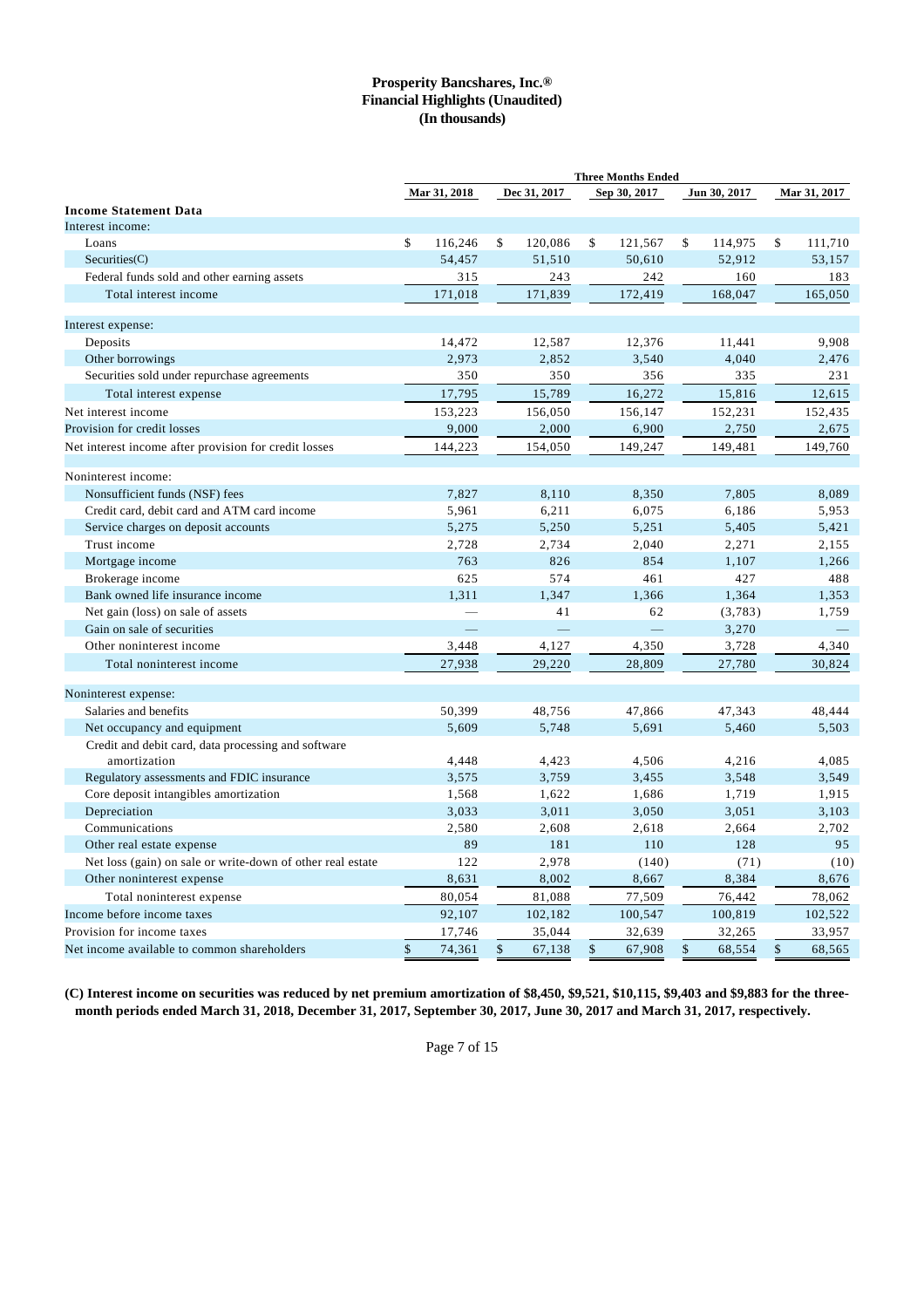### **Prosperity Bancshares, Inc. ® Financial Highlights (Unaudited) (Dollars and share amounts in thousands, except per share data and market prices)**

|                                                                        |               |              |              |               | <b>Three Months Ended</b> |               |              |               |              |
|------------------------------------------------------------------------|---------------|--------------|--------------|---------------|---------------------------|---------------|--------------|---------------|--------------|
|                                                                        |               | Mar 31, 2018 | Dec 31, 2017 |               | Sep 30, 2017              |               | Jun 30, 2017 |               | Mar 31, 2017 |
| Profitability                                                          |               |              |              |               |                           |               |              |               |              |
| Net income $(D)$ $(E)$                                                 | $\frac{1}{2}$ | 74,361       | \$<br>67,138 | \$            | 67,908                    | $\frac{1}{2}$ | 68,554       | \$            | 68,565       |
|                                                                        |               |              |              |               |                           |               |              |               |              |
| Basic earnings per share                                               | \$            | 1.07         | \$<br>0.97   | \$            | 0.98                      | \$            | 0.99         | \$            | 0.99         |
| Diluted earnings per share                                             | \$            | 1.07         | \$<br>0.97   | $\mathsf{\$}$ | 0.98                      | \$            | 0.99         | $\mathsf{\$}$ | 0.99         |
| Return on average assets (F)                                           |               | 1.32%        | 1.20%        |               | 1.22%                     |               | 1.22%        |               | 1.23%        |
| Return on average common equity (F)                                    |               | 7.69%        | 7.04%        |               | 7.20%                     |               | 7.36%        |               | 7.45%        |
| Return on average tangible common equity (F) (G)                       |               | 15.43%       | 14.31%       |               | 14.83%                    |               | 15.39%       |               | 15.82%       |
| Tax equivalent net interest margin (D) (E) (H)                         |               | 3.16%        | 3.20%        |               | 3.22%                     |               | 3.14%        |               | 3.20%        |
| Efficiency ratio (G) (I)                                               |               | 44.19%       | 43.78%       |               | 41.92%                    |               | 42.34%       |               | 43.01%       |
| <b>Liquidity and Capital Ratios</b>                                    |               |              |              |               |                           |               |              |               |              |
| Equity to assets                                                       |               | 17.25%       | 16.93%       |               | 17.08%                    |               | 16.76%       |               | 16.41%       |
| Common equity tier 1 capital                                           |               | 15.31%       | 15.08%       |               | 15.10%                    |               | 14.80%       |               | 14.45%       |
| Tier 1 risk-based capital                                              |               | 15.31%       | 15.08%       |               | 15.10%                    |               | 14.80%       |               | 14.45%       |
| Total risk-based capital                                               |               | 15.97%       | 15.74%       |               | 15.81%                    |               | 15.49%       |               | 15.14%       |
| Tier 1 leverage capital                                                |               | 9.40%        | 9.31%        |               | 9.15%                     |               | 8.82%        |               | 8.62%        |
| Period end tangible equity to period end tangible assets (G)           |               | 9.44%        | 9.13%        |               | 9.11%                     |               | 8.81%        |               | 8.50%        |
| <b>Other Data</b>                                                      |               |              |              |               |                           |               |              |               |              |
| Weighted-average shares used in computing earnings per<br>common share |               |              |              |               |                           |               |              |               |              |
| <b>Basic</b>                                                           |               | 69,768       | 69,484       |               | 69,485                    |               | 69,487       |               | 69,480       |
| Diluted                                                                |               | 69,768       | 69,484       |               | 69,485                    |               | 69,487       |               | 69,482       |
| Period end shares outstanding                                          |               | 69,819       | 69,491       |               | 69,484                    |               | 69,488       |               | 69,480       |
| Cash dividends paid per common share                                   | \$            | 0.3600       | \$<br>0.3600 | \$            | 0.3400                    | \$            | 0.3400       | \$            | 0.3400       |
| Book value per common share                                            | \$            | 55.52        | \$<br>55.03  | \$            | 54.42                     | \$            | 53.77        | \$            | 53.10        |
| Tangible book value per common share (G)                               | \$            | 27.76        | \$<br>27.12  | \$            | 26.48                     | \$            | 25.81        | \$            | 25.11        |
| <b>Common Stock Market Price</b>                                       |               |              |              |               |                           |               |              |               |              |
| High                                                                   | \$            | 79.20        | \$<br>73.00  | \$            | 66.75                     | \$            | 71.97        | \$            | 77.87        |
| Low                                                                    | \$            | 68.95        | \$<br>61.95  | \$            | 55.84                     | \$            | 61.29        | \$            | 65.34        |
| Period end closing price                                               | \$            | 72.63        | \$<br>70.07  | $\mathsf{\$}$ | 65.73                     | \$            | 64.24        | $\mathsf{\$}$ | 69.71        |
| $Emplorees - FTE$                                                      |               | 3.027        | 3,017        |               | 2.993                     |               | 3,037        |               | 3.033        |

Number of banking centers 242 242 243 243 244

**(D) Includes purchase accounting adjustments for the periods presented as follows:**

| Mar 31, 2018 | Dec 31, 2017 | Sep 30, 2017 | Jun 30, 2017              | Mar 31, 2017 |
|--------------|--------------|--------------|---------------------------|--------------|
|              |              |              |                           |              |
| \$1,640      | \$2,462      | \$6,361      | \$2,755                   | \$3,270      |
| \$686        | \$2,334      | \$1,525      | \$1,716                   | \$1,483      |
| \$477        | \$598        | \$667        | \$745                     | \$852        |
| \$53         | \$39         | \$40         | \$39                      | \$99         |
|              |              |              | <b>Three Months Ended</b> |              |

**(E) Using effective tax rate of 19.3%, 34.3%, 32.5%, 32.0% and 33.1% for the three-month periods ended March 31, 2018, December 31, 2017, September 30, 2017, June 30, 2017 and March 31, 2017, respectively.**

**(F) Interim periods annualized.**

**(G) Refer to the "Notes to Selected Financial Data" at the end of this Earnings Release for a reconciliation of this non-GAAP financial measure.**

**(H) Net interest margin for all periods presented is based on average balances on an actual 365 day basis.**

**(I) Calculated by dividing total noninterest expense, excluding credit loss provisions, by net interest income plus noninterest income, excluding net gains and losses on the sale of assets and securities. Additionally, taxes are not part of this calculation.**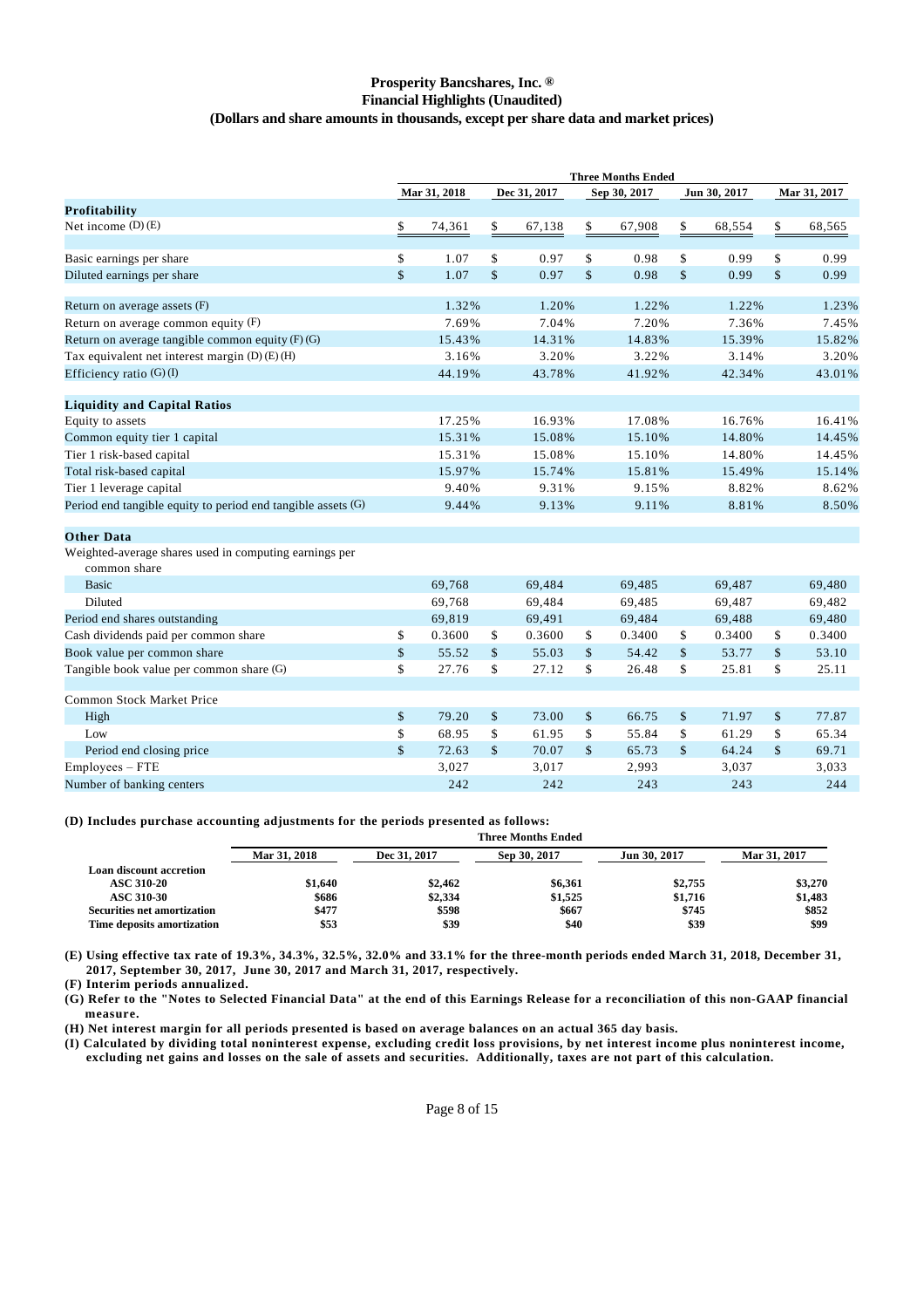| YIELD ANALYSIS                          |                                  |                                                       |                                        |    |                           | <b>Three Months Ended</b>                             |                                        |                                  |                                                       |                                 |
|-----------------------------------------|----------------------------------|-------------------------------------------------------|----------------------------------------|----|---------------------------|-------------------------------------------------------|----------------------------------------|----------------------------------|-------------------------------------------------------|---------------------------------|
|                                         |                                  | Mar 31, 2018                                          |                                        |    |                           | Dec 31, 2017                                          |                                        |                                  | Mar 31, 2017                                          |                                 |
|                                         | <b>Average</b><br><b>Balance</b> | <b>Interest</b><br>Earned/<br><b>Interest</b><br>Paid | Average<br>Yield/<br><b>Rate</b> $(J)$ |    | Average<br><b>Balance</b> | <b>Interest</b><br>Earned/<br><b>Interest</b><br>Paid | Average<br>Yield/<br><b>Rate</b> $(J)$ | <b>Average</b><br><b>Balance</b> | <b>Interest</b><br>Earned/<br><b>Interest</b><br>Paid | Average<br>Yield/<br>Rate $(J)$ |
| <b>Interest-Earning Assets:</b>         |                                  |                                                       |                                        |    |                           |                                                       |                                        |                                  |                                                       |                                 |
| Loans                                   | \$9,990,319                      | \$116,246                                             | 4.72%                                  | S  | 9,955,145                 | \$120,086                                             | 4.79%                                  | \$<br>9,642,877                  | \$111,710                                             | 4.70%                           |
| Investment securities                   | 9,742,601                        | 54,457                                                | $2.27\%$ (K)                           |    | 9,521,081                 | 51,510                                                | $2.15\%$ (K)                           | 9,867,491                        | 53,157                                                | $2.18\%$ (K)                    |
| Federal funds sold and other            |                                  |                                                       |                                        |    |                           |                                                       |                                        |                                  |                                                       |                                 |
| earning assets                          | 81,779                           | 315                                                   | 1.56%                                  |    | 91,257                    | 243                                                   | 1.06%                                  | 80.150                           | 183                                                   | 0.92%                           |
| Total interest-earning                  |                                  |                                                       |                                        |    |                           |                                                       |                                        |                                  |                                                       |                                 |
| assets                                  | 19,814,699                       | 171,018                                               | 3.50%                                  |    | 19,567,483                | 171,839                                               | 3.48%                                  | 19,590,518                       | 165,050                                               | 3.42%                           |
| Allowance for credit losses             | (81,983)                         |                                                       |                                        |    | (84, 465)                 |                                                       |                                        | (85,037)                         |                                                       |                                 |
| Noninterest-earning assets              | 2,823,785                        |                                                       |                                        |    | 2,833,964                 |                                                       |                                        | 2,875,986                        |                                                       |                                 |
| Total assets                            | \$22,556,501                     |                                                       |                                        |    | \$22,316,982              |                                                       |                                        | \$22,381,467                     |                                                       |                                 |
|                                         |                                  |                                                       |                                        |    |                           |                                                       |                                        |                                  |                                                       |                                 |
| Interest-Bearing Liabilities:           |                                  |                                                       |                                        |    |                           |                                                       |                                        |                                  |                                                       |                                 |
| Interest-bearing demand                 |                                  |                                                       |                                        |    |                           |                                                       |                                        |                                  |                                                       |                                 |
| deposits                                | \$4,392,230                      | \$<br>5,063                                           | 0.47%                                  | \$ | 3,787,421 \$              | 3,365                                                 | 0.35%                                  | 4,136,260<br>\$                  | $\mathbb{S}$<br>2,587                                 | 0.25%                           |
| Savings and money market                |                                  |                                                       | 0.39%                                  |    |                           |                                                       | 0.36%                                  |                                  |                                                       | 0.26%                           |
| deposits<br>Certificates and other time | 5,478,411                        | 5.242                                                 |                                        |    | 5,530,158                 | 5,032                                                 |                                        | 5,537,355                        | 3,587                                                 |                                 |
| deposits                                | 2,168,951                        | 4.167                                                 | 0.78%                                  |    | 2,225,555                 | 4,190                                                 | 0.75%                                  | 2.366.857                        | 3,734                                                 | 0.64%                           |
| Other borrowings                        | 731,500                          | 2,973                                                 | 1.65%                                  |    | 891,396                   | 2,852                                                 | 1.27%                                  | 1,123,396                        | 2,476                                                 | 0.89%                           |
| Securities sold under repurchase        |                                  |                                                       |                                        |    |                           |                                                       |                                        |                                  |                                                       |                                 |
| agreements                              | 327,136                          | 350                                                   | 0.43%                                  |    | 337,690                   | 350                                                   | 0.41%                                  | 307,433                          | 231                                                   | 0.31%                           |
| Total interest-bearing                  |                                  |                                                       |                                        |    |                           |                                                       |                                        |                                  |                                                       |                                 |
| liabilities                             | 13,098,228                       | 17,795                                                | $0.55\%$ (L)                           |    | 12,772,220                | 15,789                                                | $0.49\%$ (L)                           | 13,471,301                       | 12,615                                                | $0.38\%$ (L)                    |
|                                         |                                  |                                                       |                                        |    |                           |                                                       |                                        |                                  |                                                       |                                 |
| Noninterest-bearing liabilities:        |                                  |                                                       |                                        |    |                           |                                                       |                                        |                                  |                                                       |                                 |
| Noninterest-bearing demand              |                                  |                                                       |                                        |    |                           |                                                       |                                        |                                  |                                                       |                                 |
| deposits                                | 5,510,320                        |                                                       |                                        |    | 5,598,345                 |                                                       |                                        | 5,140,010                        |                                                       |                                 |
| Other liabilities                       | 81,414                           |                                                       |                                        |    | 129,533                   |                                                       |                                        | 91,157                           |                                                       |                                 |
| <b>Total liabilities</b>                | 18,689,962                       |                                                       |                                        |    | 18,500,098                |                                                       |                                        | 18,702,468                       |                                                       |                                 |
| Shareholders' equity                    | 3,866,539                        |                                                       |                                        |    | 3,816,884                 |                                                       |                                        | 3,678,999                        |                                                       |                                 |
| Total liabilities and                   |                                  |                                                       |                                        |    |                           |                                                       |                                        |                                  |                                                       |                                 |
| shareholders' equity                    | \$22,556,501                     |                                                       |                                        |    | \$22,316,982              |                                                       |                                        | \$22,381,467                     |                                                       |                                 |
|                                         |                                  |                                                       |                                        |    |                           |                                                       |                                        |                                  |                                                       |                                 |
| Net interest income and margin          |                                  | \$153,223                                             | 3.14%                                  |    |                           | \$156,050                                             | 3.16%                                  |                                  | \$152,435                                             | 3.16%                           |
| Non-GAAP to GAAP<br>reconciliation:     |                                  |                                                       |                                        |    |                           |                                                       |                                        |                                  |                                                       |                                 |
| Tax equivalent adjustment               |                                  | 941                                                   |                                        |    |                           | 1,921                                                 |                                        |                                  | 1,995                                                 |                                 |
| Net interest income and margin          |                                  |                                                       |                                        |    |                           |                                                       |                                        |                                  |                                                       |                                 |
| (tax equivalent basis)                  |                                  | \$154,164                                             | 3.16%                                  |    |                           | \$157,971                                             | 3.20%                                  |                                  | \$154,430                                             | 3.20%                           |

**(J) Annualized and based on an actual 365 day basis.**

**(K) Yield on securities was impacted by net premium amortization of \$8,450, \$9,521 and \$9,883 for the three-month periods ended March 31, 2018, December 31, 2017 and March 31, 2017, respectively.**

**(L) Total cost of funds, including noninterest bearing deposits, was 0.39%, 0.34% and 0.27% for the three months ended March 31, 2018, December 31, 2017 and March 31, 2018, respectively.**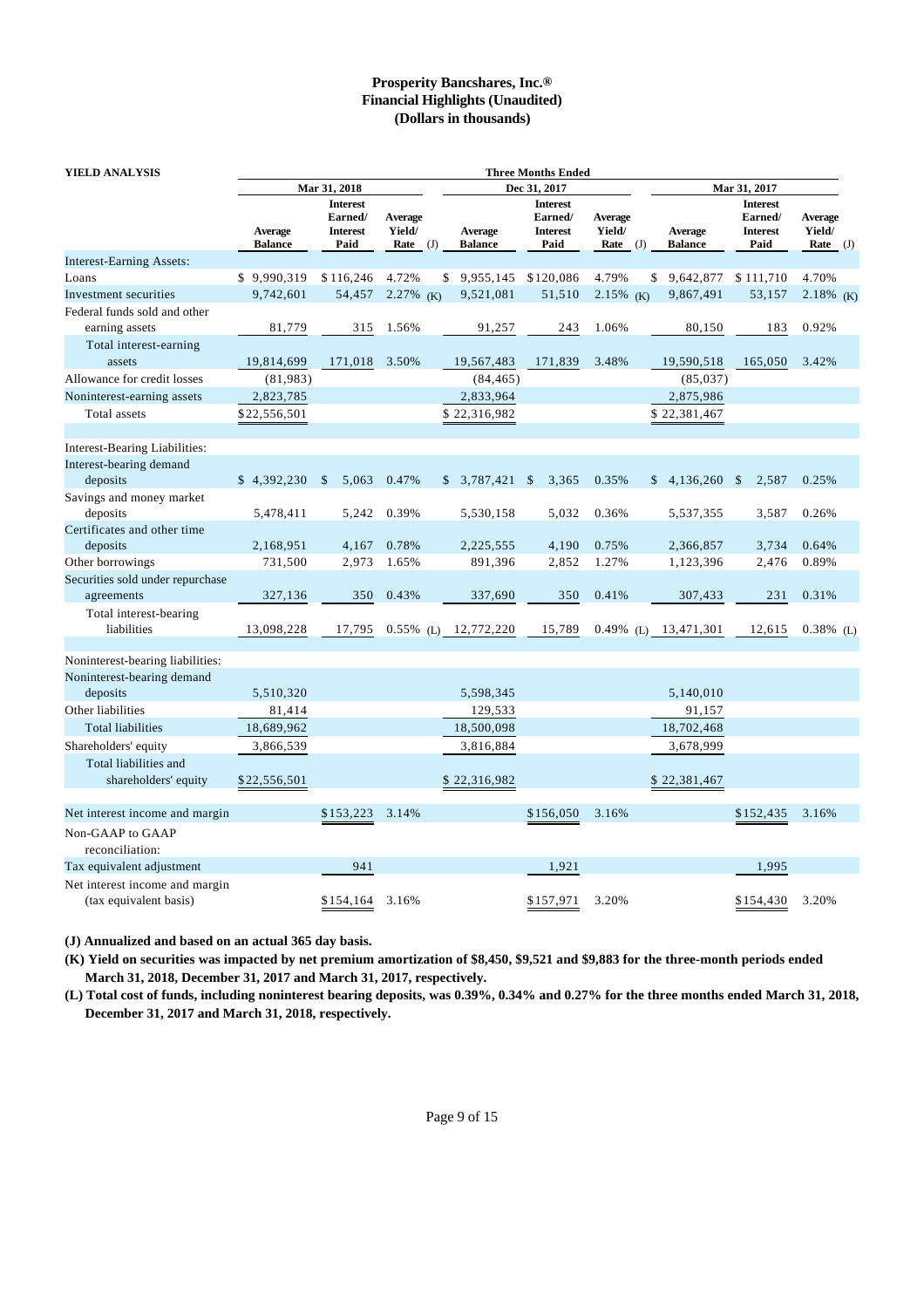|                                             |              |              | <b>Three Months Ended</b> |              |              |
|---------------------------------------------|--------------|--------------|---------------------------|--------------|--------------|
|                                             | Mar 31, 2018 | Dec 31, 2017 | Sep 30, 2017              | Jun 30, 2017 | Mar 31, 2017 |
| <b>YIELD TREND (M)</b>                      |              |              |                           |              |              |
|                                             |              |              |                           |              |              |
| <b>Interest-Earning Assets:</b>             |              |              |                           |              |              |
| Loans                                       | 4.72%        | 4.79%        | 4.88%                     | 4.71%        | 4.70%        |
| Investment securities (N)                   | 2.27%        | 2.15%        | 2.11%                     | 2.16%        | 2.18%        |
| Federal funds sold and other earning assets | 1.56%        | 1.06%        | 1.24%                     | 0.76%        | 0.92%        |
| Total interest-earning assets               | 3.50%        | 3.48%        | 3.51%                     | 3.42%        | 3.42%        |
|                                             |              |              |                           |              |              |
| <b>Interest-Bearing Liabilities:</b>        |              |              |                           |              |              |
| Interest-bearing demand deposits            | $0.47\%$     | $0.35\%$     | $0.33\%$                  | 0.29%        | $0.25\%$     |
| Savings and money market deposits           | $0.39\%$     | $0.36\%$     | $0.37\%$                  | $0.35\%$     | $0.26\%$     |
| Certificates and other time deposits        | 0.78%        | 0.75%        | 0.72%                     | 0.68%        | $0.64\%$     |
| Other borrowings                            | 1.65%        | 1.27%        | 1.28%                     | 1.11%        | 0.89%        |
| Securities sold under repurchase agreements | $0.43\%$     | 0.41%        | 0.41%                     | 0.41%        | 0.31%        |
| Total interest-bearing liabilities          | $0.55\%$     | $0.49\%$     | 0.50%                     | 0.48%        | 0.38%        |
| Net Interest Margin                         | 3.14%        | 3.16%        | 3.18%                     | 3.10%        | 3.16%        |
| Net Interest Margin (tax equivalent)        | 3.16%        | 3.20%        | 3.22%                     | 3.14%        | 3.20%        |

**(M) Annualized and based on average balances on an actual 365 day basis.**

**(N) Yield on securities was impacted by net premium amortization of \$8,450, \$9,521, \$10,115, \$9,403 and \$9,883 for the three-month periods ended March 31, 2018, December 31, 2017, September 30, 2017, June 30, 2017 and March 31, 2017, respectively.**

Page 10 of 15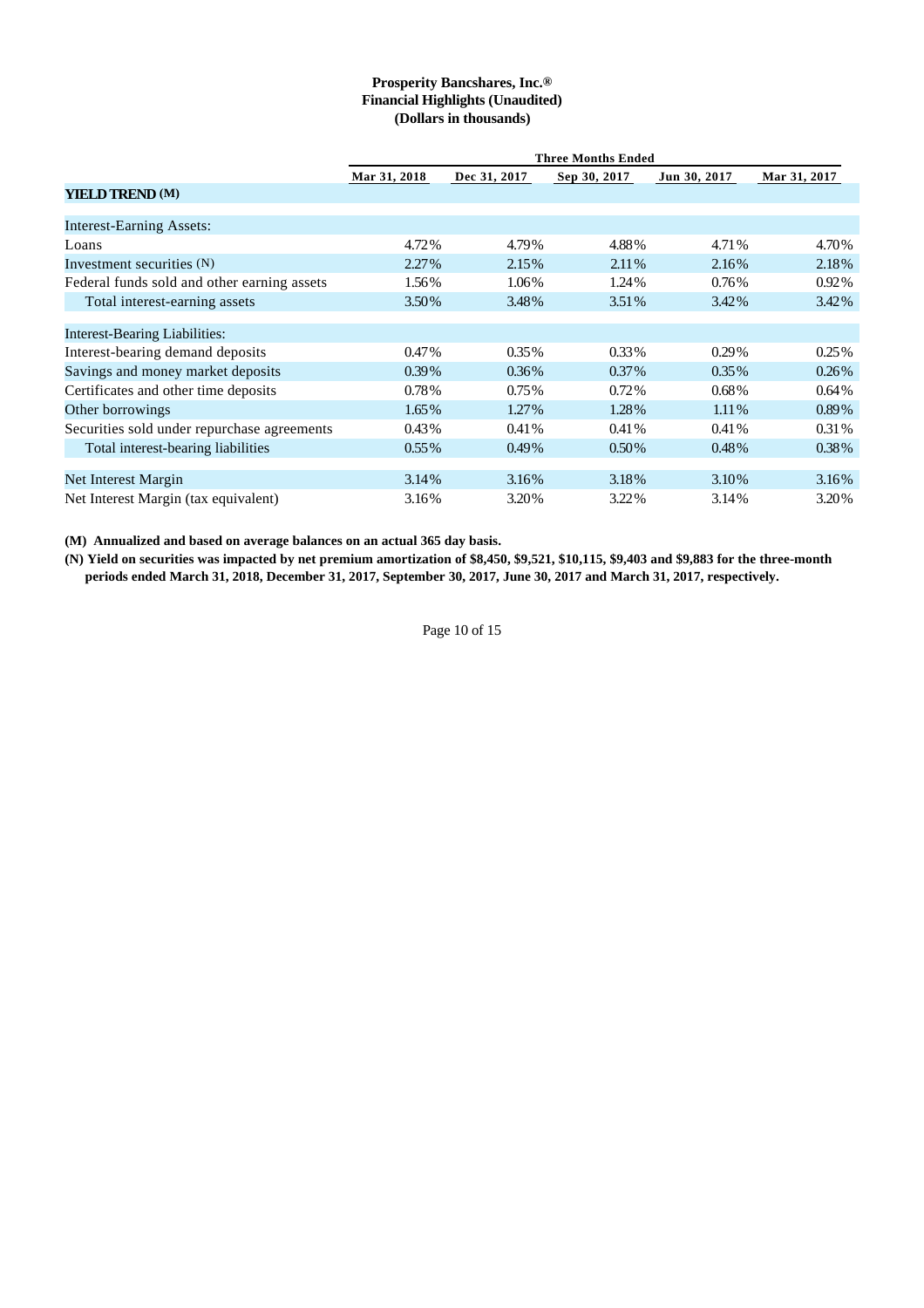|                                             |                 |                 | <b>Three Months Ended</b> |                 |                             |
|---------------------------------------------|-----------------|-----------------|---------------------------|-----------------|-----------------------------|
|                                             | Mar 31, 2018    | Dec 31, 2017    | Sep 30, 2017              | Jun 30, 2017    | Mar 31, 2017                |
| <b>Balance Sheet Averages</b>               |                 |                 |                           |                 |                             |
| Loans                                       | \$<br>9,990,319 | 9,955,145<br>\$ | \$<br>9,888,922           | \$<br>9,797,793 | \$<br>9,642,877             |
| Investment securities                       | 9,742,601       | 9,521,081       | 9,526,215                 | 9,817,781       | 9,867,491                   |
| Federal funds sold and other earning assets | 81,779          | 91,257          | 77,337                    | 84,497          | 80,150                      |
| Total interest-earning assets               | 19,814,699      | 19,567,483      | 19,492,474                | 19,700,071      | 19,590,518                  |
| Allowance for credit losses                 | (81,983)        | (84, 465)       | (84,047)                  | (84,100)        | (85,037)                    |
| Cash and due from banks                     | 269,917         | 257,462         | 225,574                   | 228,518         | 262,794                     |
| Goodwill                                    | 1,900,845       | 1,900,845       | 1,900,845                 | 1,900,845       | 1,900,845                   |
| Core deposit intangibles, net               | 38,064          | 39,650          | 41,314                    | 42,957          | 44,762                      |
| Other real estate                           | 10,758          | 14,177          | 15,262                    | 15,871          | 15,669                      |
| Fixed assets, net                           | 257,465         | 256,657         | 256,809                   | 257,229         | 260,716                     |
| Other assets                                | 346,736         | 365,173         | 362,048                   | 392,822         | 391,200                     |
| Total assets                                | \$22,556,501    | \$22,316,982    | \$22,210,279              | \$22,454,213    | 22,381,467<br>$\mathcal{S}$ |
| Noninterest-bearing deposits                | 5,510,320       | 5,598,345<br>\$ | \$<br>5,361,362           | \$<br>5,290,142 | 5,140,010<br>\$             |
| Interest-bearing demand deposits            | 4,392,230       | 3,787,421       | 3,601,116                 | 3,749,395       | 4,136,260                   |
| Savings and money market deposits           | 5,478,411       | 5,530,158       | 5,658,569                 | 5,520,346       | 5,537,355                   |
| Certificates and other time deposits        | 2,168,951       | 2,225,555       | 2,270,114                 | 2,296,425       | 2,366,857                   |
| Total deposits                              | 17,549,912      | 17, 141, 479    | 16,891,161                | 16,856,308      | 17,180,482                  |
| Other borrowings                            | 731,500         | 891,396         | 1,099,583                 | 1,460,238       | 1,123,396                   |
| Securities sold under repurchase agreements | 327,136         | 337,690         | 344,177                   | 324,804         | 307,433                     |
| Other liabilities                           | 81,414          | 129,533         | 102,046                   | 87,074          | 91,157                      |
| Shareholders' equity                        | 3,866,539       | 3,816,884       | 3,773,312                 | 3,725,789       | 3,678,999                   |
| Total liabilities and equity                | 22,556,501      | 22,316,982      | 22,210,279                | 22,454,213      | 22,381,467<br>S             |

Page 11 of 15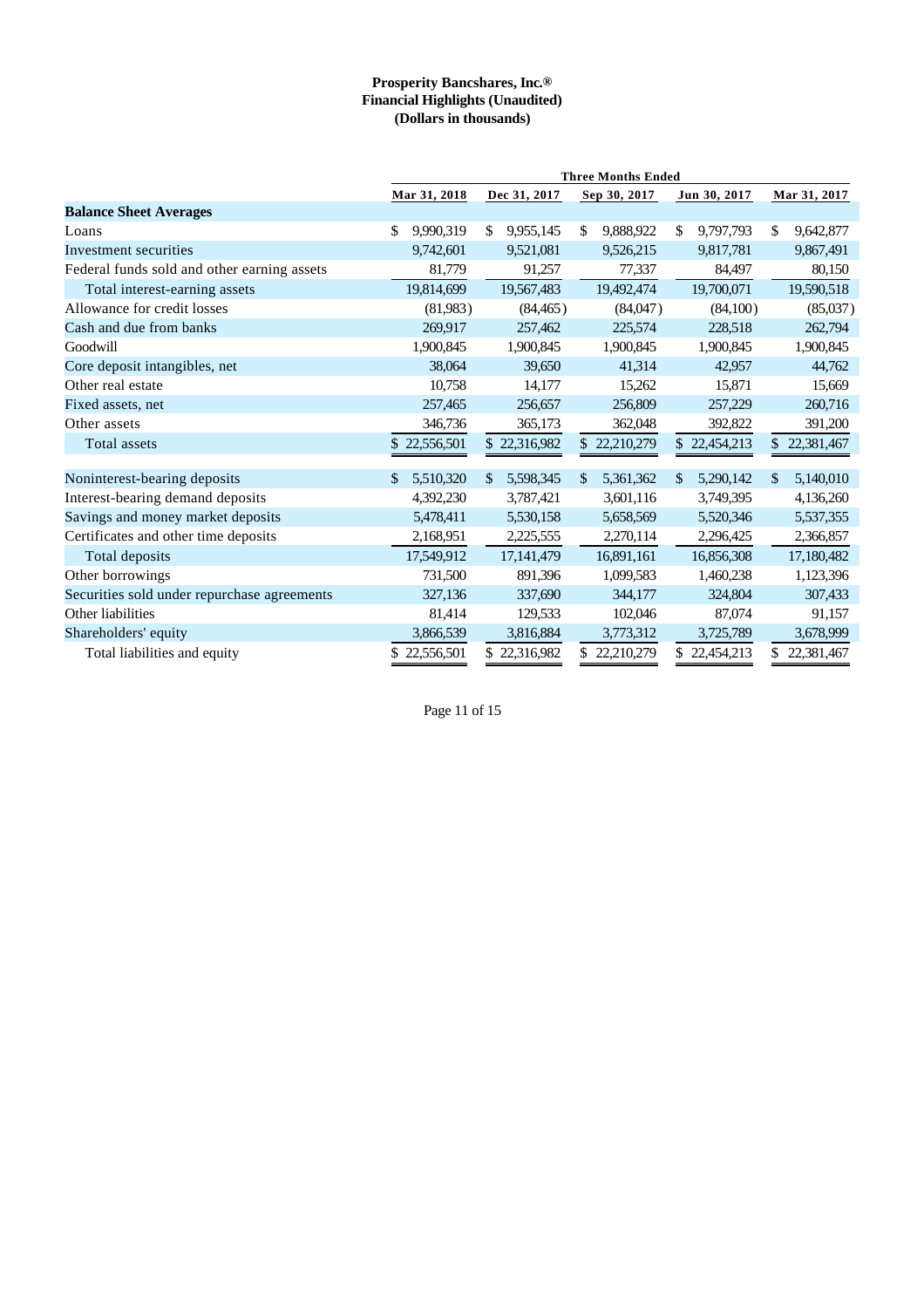|                                                                   | Mar 31, 2018 |       |              | Dec 31, 2017 |                    | Sep 30, 2017 |              | Jun 30, 2017 |                    | Mar 31, 2017 |
|-------------------------------------------------------------------|--------------|-------|--------------|--------------|--------------------|--------------|--------------|--------------|--------------------|--------------|
| <b>Period End Balances</b>                                        |              |       |              |              |                    |              |              |              |                    |              |
| <b>Loan Portfolio</b>                                             |              |       |              |              |                    |              |              |              |                    |              |
| Commercial and                                                    |              |       |              |              |                    |              |              |              |                    |              |
| industrial                                                        | \$1,148,980  | 11.5% | \$1,179,364  | 11.8%        | \$1,180,570        | 11.9%        | \$1,201,748  |              | 12.2% \$ 1,287,216 | 13.2%        |
| Construction, land<br>development and                             |              |       |              |              |                    |              |              |              |                    |              |
| other land loans                                                  | 1,502,393    | 15.0% | 1,509,137    | 15.1%        | 1,453,535          | 14.7%        | 1,383,539    | 14.0%        | 1,326,685          | 13.6%        |
| 1-4 family residential                                            | 2,438,224    | 24.4% | 2,454,548    | 24.5%        | 2,449,051          | 24.7%        | 2,432,348    | 24.7%        | 2,424,533          | 24.9%        |
| Home equity                                                       | 284,339      | 2.8%  | 285,312      | 2.8%         | 284,076            | 2.9%         | 283,729      | 2.9%         | 281,298            | 2.9%         |
| Commercial real estate<br>(includes multi-<br>family residential) | 3,330,860    | 33.3% | 3,315,627    | 33.1%        | 3,295,001          | 33.2%        | 3,309,227    | 33.5%        | 3,226,978          | 33.1%        |
| Agriculture (includes                                             |              |       |              |              |                    |              |              |              |                    |              |
| farmland)                                                         | 671,319      | 6.7%  | 690,118      | 6.9%         | 692,516            | 7.0%         | 699,228      | 7.1%         | 662,797            | 6.8%         |
| Consumer and other                                                | 259,896      | 2.6%  | 286,121      | 2.8%         | 264,626            | 2.7%         | 266,385      | 2.7%         | 262,301            | 2.7%         |
| Energy                                                            | 375,405      | 3.7%  | 300,546      | 3.0%         | 291,827            | 2.9%         | 287,815      | 2.9%         | 267,445            | 2.8%         |
| <b>Total loans</b>                                                | \$10,011,416 |       | \$10,020,773 |              | \$9,911,202        |              | \$9,864,019  |              | \$9,739,253        |              |
| <b>Deposit Types</b>                                              |              |       |              |              |                    |              |              |              |                    |              |
| Noninterest-bearing                                               |              |       |              |              |                    |              |              |              |                    |              |
| <b>DDA</b>                                                        | \$5,707,994  | 32.9% | \$5,623,322  |              | 31.5% \$ 5,465,474 | 32.3%        | \$5,397,293  | 31.6%        | \$5,299,264        | 31.1%        |
| <b>Interest-bearing DDA</b>                                       | 4,106,255    | 23.7% | 4,501,394    | 25.3%        | 3,645,754          | 21.6%        | 3,702,910    | 21.7%        | 3,845,061          | 22.6%        |
| Money market                                                      | 3,062,999    | 17.7% | 3,200,763    | 18.0%        | 3,273,110          | 19.4%        | 3,451,803    | 20.2%        | 3,370,055          | 19.8%        |
| Savings                                                           | 2,314,112    | 13.3% | 2,300,450    | 12.9%        | 2,264,959          | 13.4%        | 2,240,126    | 13.1%        | 2,189,822          | 12.8%        |
| Certificates and other<br>time deposits                           | 2,141,519    | 12.4% | 2,195,531    | 12.3%        | 2,258,179          | 13.3%        | 2,278,398    | 13.4%        | 2,331,370          | 13.7%        |
| Total deposits                                                    | \$17,332,879 |       | \$17,821,460 |              | \$16,907,476       |              | \$17,070,530 |              | \$17,035,572       |              |
|                                                                   |              |       |              |              |                    |              |              |              |                    |              |
| Loan to Deposit Ratio                                             | 57.8%        |       | 56.2%        |              | 58.6%              |              | 57.8%        |              | 57.2%              |              |

Page 12 of 15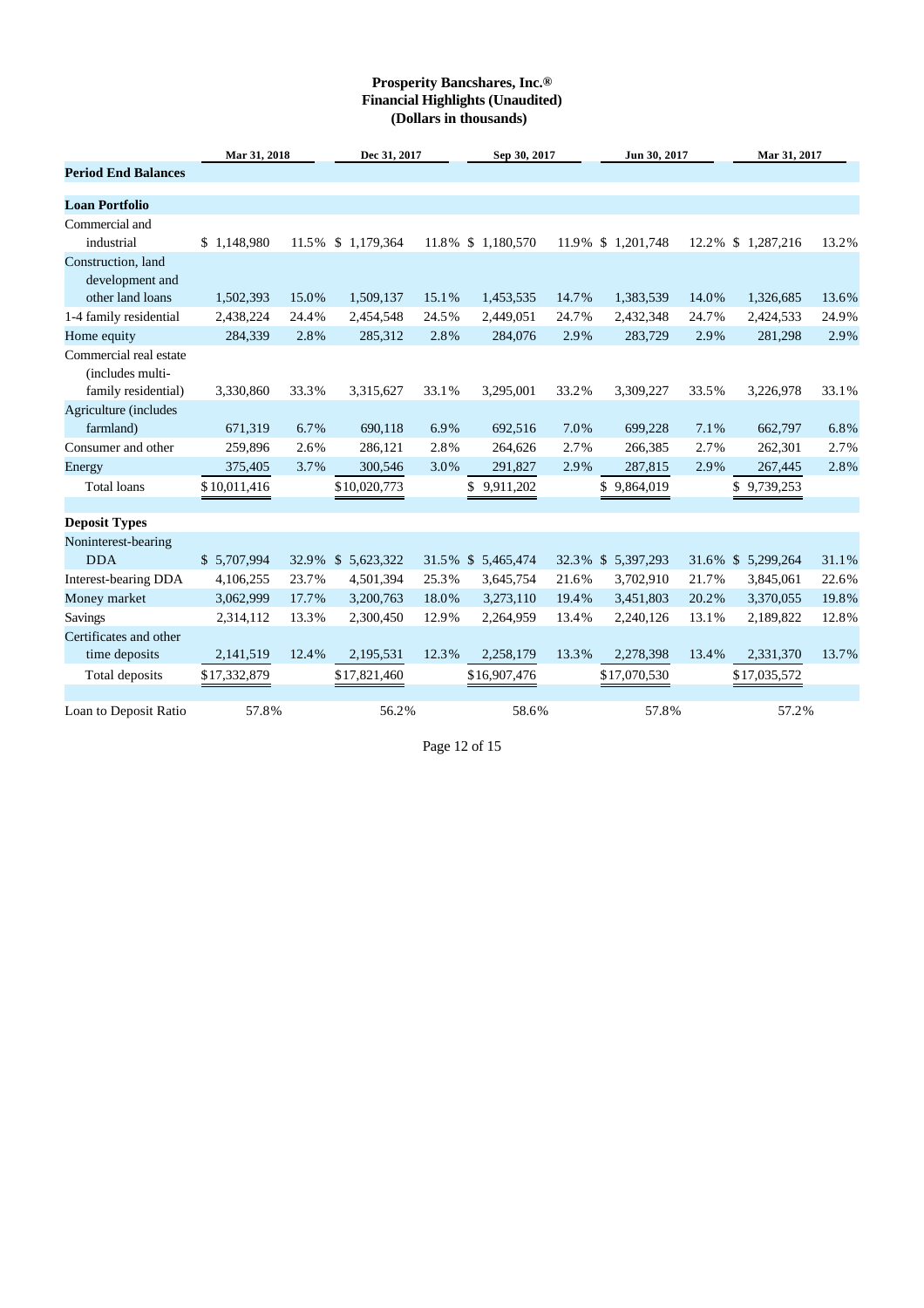### **Construction Loans**

|                             | Mar 31, 2018  |         | Dec 31, 2017 |       | Sep 30, 2017  |       | Jun 30, 2017  |       | Mar 31, 2017 |       |
|-----------------------------|---------------|---------|--------------|-------|---------------|-------|---------------|-------|--------------|-------|
|                             |               |         |              |       |               |       |               |       |              |       |
| Single family residential   |               |         |              |       |               |       |               |       |              |       |
| construction                | 417.302<br>S. | 27.7%   | 388,966<br>S | 25.7% | \$<br>386.891 | 26.6% | \$<br>410.164 | 29.6% | 411.553<br>S | 30.9% |
| Land development            | 88,609        | 5.9%    | 86,122       | 5.7%  | 77,202        | 5.3%  | 79.641        | 5.8%  | 83.475       | 6.3%  |
| Raw land                    | 128.771       | 8.5%    | 131.022      | 8.7%  | 191,563       | 13.1% | 200,122       | 14.4% | 183,453      | 13.8% |
| Residential lots            | 113.813       | 7.6%    | 117,080      | 7.7%  | 128,109       | 8.8%  | 130.919       | 9.4%  | 129.389      | 9.7%  |
| Commercial lots             | 91.653        | $6.1\%$ | 91.624       | 6.1%  | 113.692       | 7.8%  | 83.104        | 6.0%  | 84.705       | 6.4%  |
| Commercial construction and |               |         |              |       |               |       |               |       |              |       |
| other                       | 664,437       | 44.2%   | 696,763      | 46.1% | 558,649       | 38.4% | 482,347       | 34.8% | 437.083      | 32.9% |
| Net unaccreted discount     | (2,192)       |         | (2,440)      |       | (2,571)       |       | (2,758)       |       | (2,973)      |       |
| Total construction loans    | \$1,502,393   |         | \$1,509,137  |       | \$1,453,535   |       | \$1,383,539   |       | \$1,326,685  |       |

# **Non-Owner Occupied Commercial Real Estate Loans by Metropolitan Statistical Area (MSA) as of March 31, 2018**

|                                     | <b>Houston</b> | <b>Dallas</b> | Austin       | OK City      | Tulsa        | Other $(0)$ | <b>Total</b>             |     |
|-------------------------------------|----------------|---------------|--------------|--------------|--------------|-------------|--------------------------|-----|
| <b>Collateral Type</b>              |                |               |              |              |              |             |                          |     |
| Shopping center/retail              | \$230,112      | 56,103<br>S   | 29.949<br>\$ | 15,479<br>S. | 24.511<br>S. | \$142,289   | $\mathcal{S}$<br>498,443 |     |
| Commercial and industrial buildings | 123,256        | 29,216        | 12,192       | 20,390       | 22,079       | 73,320      | 280,453                  |     |
| Office buildings                    | 72,664         | 118,160       | 23,701       | 43,027       | 10,920       | 68,977      | 337,449                  |     |
| Medical buildings                   | 53,311         | 8,486         | 41           | 5,589        | 10,942       | 65,659      | 144,028                  |     |
| Apartment buildings                 | 38,405         | 12,297        | 43,854       | 11,090       | 6.079        | 55,978      | 167,703                  |     |
| Hotel                               | 42.548         | 54,658        | 13,117       | 29,904       | $\sim$       | 113.461     | 253,688                  |     |
| Other                               | 46,884         | 8,052         | 16,027       | 11,571       | 5,548        | 57,488      | 145,570                  |     |
| Total                               | \$607,180      | \$286,972     | \$138,881    | \$137,050    | 80,079       | \$577,172   | \$1,827,334              | (P) |
|                                     |                |               |              |              |              |             |                          |     |

### **Acquired Loans**

|                                                               |                                                 | <b>Acquired Loans Accounted for</b><br><b>Under ASC 310-20</b> |                                   |                                          | <b>Acquired Loans Accounted for</b><br>Under ASC 310-30 |                                   | <b>Total Loans Accounted for</b><br>Under ASC 310-20 and 310-30 |                                   |                                   |  |
|---------------------------------------------------------------|-------------------------------------------------|----------------------------------------------------------------|-----------------------------------|------------------------------------------|---------------------------------------------------------|-----------------------------------|-----------------------------------------------------------------|-----------------------------------|-----------------------------------|--|
|                                                               | <b>Balance at</b><br><b>Acquisition</b><br>Date | <b>Balance</b> at<br>Dec 31, 2017                              | <b>Balance at</b><br>Mar 31, 2018 | <b>Balance at</b><br>Acquisition<br>Date | <b>Balance at</b><br>Dec 31, 2017                       | <b>Balance</b> at<br>Mar 31, 2018 | <b>Balance at</b><br><b>Acquisition</b><br>Date                 | <b>Balance at</b><br>Dec 31, 2017 | <b>Balance at</b><br>Mar 31, 2018 |  |
| <b>Loan marks:</b>                                            |                                                 |                                                                |                                   |                                          |                                                         |                                   |                                                                 |                                   |                                   |  |
| Acquired banks (O)                                            | 229,080                                         | 20.533<br>\$                                                   | \$<br>18.885                      | \$<br>142.128                            | 14,215<br>£.                                            | 10.386<br>£.                      | 371.208<br>\$.                                                  | 34,748<br>S                       | 29,271<br>S                       |  |
| <b>Acquired portfolio loan</b><br>balances:                   |                                                 |                                                                |                                   |                                          |                                                         |                                   |                                                                 |                                   |                                   |  |
| Acquired banks (Q)                                            | 5.690.998                                       | 738,706                                                        | 680,656                           | 275,221                                  | 36,199                                                  | 30,503                            | 5,966,219 (R)                                                   | 774,905                           | 711,159                           |  |
| <b>Acquired portfolio loan</b><br>balances less loan<br>marks | \$5,461,918                                     | 718,173<br>S                                                   | 661,771<br>ж                      | 133,093<br>S.                            | 21.984                                                  | \$.<br>20,117                     | \$5,595,011                                                     | 740,157                           | 681,888                           |  |
|                                                               |                                                 |                                                                |                                   |                                          |                                                         |                                   |                                                                 |                                   |                                   |  |

**(O) Includes other MSA and non-MSA regions.**

**(P) Represents a portion of total commercial real estate loans of \$3.331 billion as of March 31, 2018.**

**(Q) Includes Bank of Texas, Bank Arlington, American State Bank, Community National Bank, First Federal Bank Texas,**

**Coppermark Bank, First Victoria National Bank, The F&M Bank & Trust Company and Tradition Bank.**

**(R) Actual principal balances acquired.**

Page 13 of 15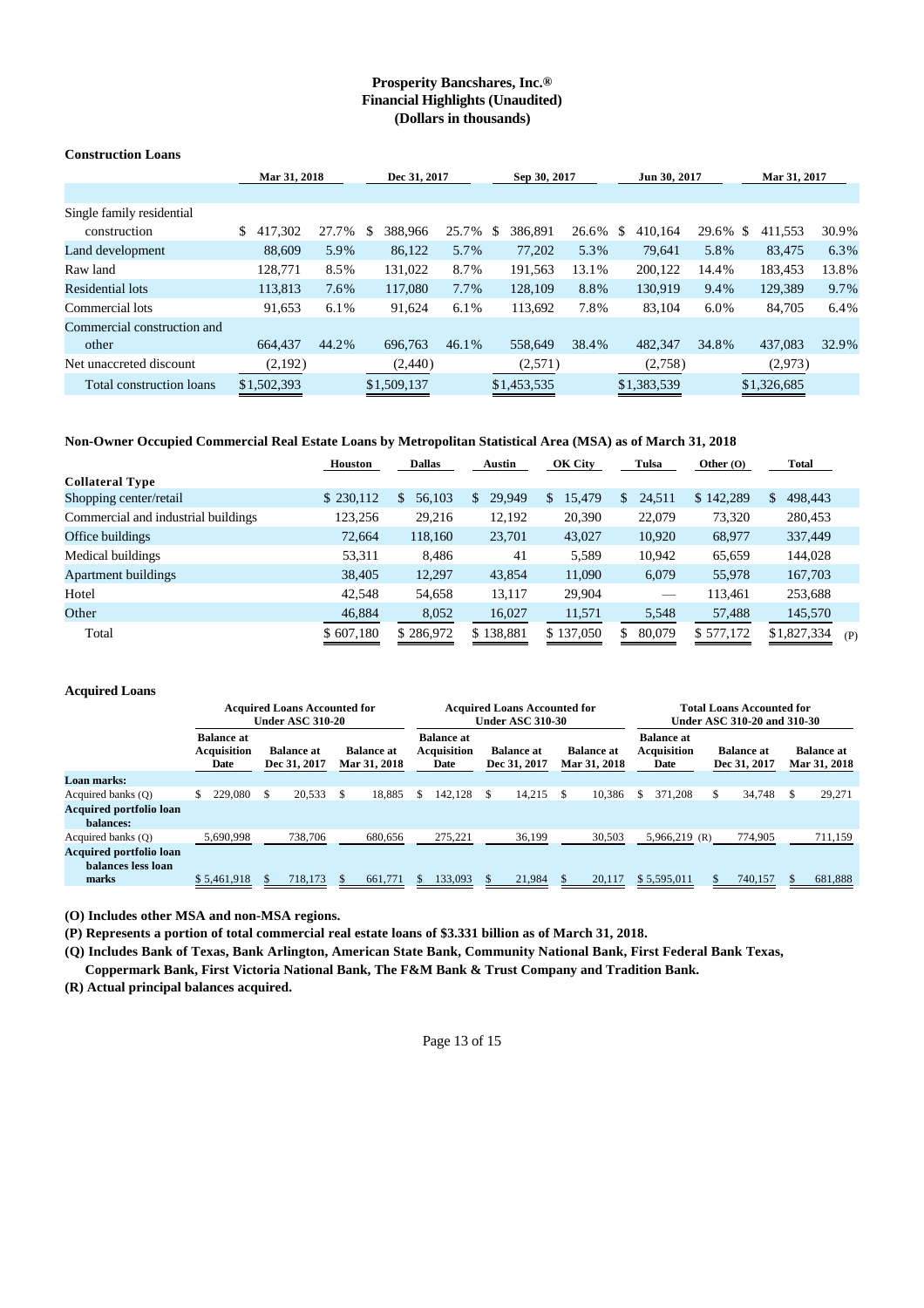|                                                                                                                   |              |              | <b>Three Months Ended</b> |              |              |              |
|-------------------------------------------------------------------------------------------------------------------|--------------|--------------|---------------------------|--------------|--------------|--------------|
|                                                                                                                   | Mar 31, 2018 | Dec 31, 2017 | Sep 30, 2017              | Jun 30, 2017 |              | Mar 31, 2017 |
| <b>Asset Quality</b>                                                                                              |              |              |                           |              |              |              |
| Nonaccrual loans                                                                                                  | \$<br>22,572 | \$<br>25,264 | \$<br>26.267              | \$<br>30,517 | \$           | 24,360       |
| Accruing loans 90 or more days past due                                                                           | 107          | 1,004        | 4,934                     | 1,613        |              | 880          |
| Total nonperforming loans                                                                                         | 22,679       | 26,268       | 31,201                    | 32,130       |              | 25,240       |
| Repossessed assets                                                                                                |              | 35           | 110                       | 16           |              | 261          |
| Other real estate                                                                                                 | 10,538       | 11.152       | 14,512                    | 15,472       |              | 15.698       |
| Total nonperforming assets                                                                                        | \$<br>33,217 | \$<br>37,455 | \$<br>45,823              | \$<br>47,618 | \$           | 41,199       |
| Nonperforming assets:                                                                                             |              |              |                           |              |              |              |
| Commercial and industrial (includes energy)                                                                       | \$<br>13,558 | \$<br>15,533 | \$<br>22,241              | \$<br>25,628 | \$           | 18,743       |
| Construction, land development and other land loans                                                               | 1,019        | 1,888        | 847                       | 1,572        |              | 1,461        |
| 1-4 family residential (includes home equity)                                                                     | 5,440        | 5,845        | 3,781                     | 4,156        |              | 4,070        |
| Commercial real estate (includes multi-family residential)                                                        | 12,992       | 13,533       | 18,208                    | 15,454       |              | 16,235       |
| Agriculture (includes farmland)                                                                                   | 128          | 550          | 635                       | 676          |              | 534          |
| Consumer and other                                                                                                | 80           | 106          | 111                       | 132          |              | 156          |
| Total                                                                                                             | \$<br>33,217 | \$<br>37,455 | \$<br>45,823              | \$<br>47,618 | \$           | 41,199       |
| Number of loans/properties                                                                                        | 95           | 99           | 113                       | 121          |              | 139          |
| Allowance for credit losses at end of period                                                                      | \$<br>83,600 | \$<br>84,041 | \$<br>86,812              | \$<br>83,783 | \$           | 84,095       |
| Net charge-offs:                                                                                                  |              |              |                           |              |              |              |
| Commercial and industrial (includes energy)                                                                       | \$<br>8,016  | \$<br>3,822  | \$<br>3,225               | \$<br>2,531  | \$           | 3,495        |
| Construction, land development and other land loans                                                               | 123          | (1)          | (2)                       | (60)         |              | (65)         |
| 1-4 family residential (includes home equity)                                                                     | 257          | 61           | 12                        | 95           |              | (95)         |
| Commercial real estate (includes multi-family residential)                                                        | 502          | 22           | (3)                       |              |              | 133          |
| Agriculture (includes farmland)                                                                                   | (61)         | (63)         |                           | (29)         |              | (65)         |
| Consumer and other                                                                                                | 604          | 930          | 639                       | 525          |              | 503          |
| Total                                                                                                             | \$<br>9,441  | \$<br>4,771  | \$<br>3,871               | \$<br>3,062  | $\mathbb{S}$ | 3,906        |
| <b>Asset Quality Ratios</b>                                                                                       |              |              |                           |              |              |              |
| Nonperforming assets to average interest-earning assets                                                           | 0.17%        | 0.19%        | 0.24%                     | 0.24%        |              | 0.21%        |
| Nonperforming assets to loans and other real estate                                                               | 0.33%        | 0.37%        | 0.46%                     | 0.48%        |              | 0.42%        |
| Net charge-offs to average loans (annualized)                                                                     | 0.38%        | 0.19%        | 0.16%                     | 0.13%        |              | 0.16%        |
| Allowance for credit losses to total loans                                                                        | 0.84%        | 0.84%        | 0.88%                     | 0.85%        |              | 0.86%        |
| Allowance for credit losses to total loans (excluding acquired<br>loans accounted for under ASC Topics 310-20 and |              |              |                           |              |              |              |
| $310-30$ ) (G)                                                                                                    | 0.90%        | 0.91%        | 0.95%                     | 0.93%        |              | 0.96%        |

Page 14 of 15